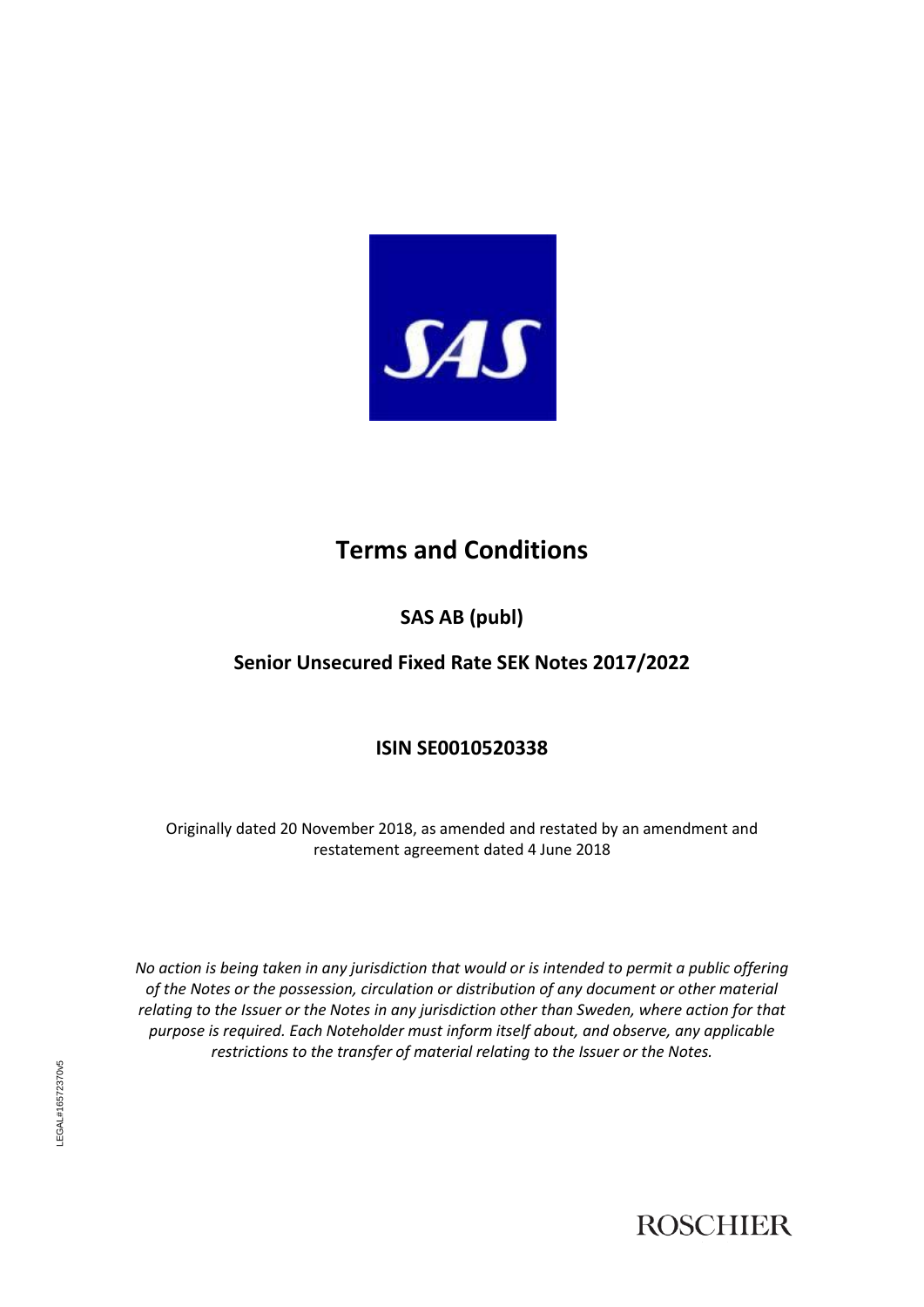# **Table of Contents**

| 1.  |  |
|-----|--|
| 2.  |  |
| 3.  |  |
| 4.  |  |
| 5.  |  |
| 6.  |  |
| 7.  |  |
| 8.  |  |
| 9.  |  |
| 10. |  |
| 11. |  |
| 12. |  |
| 13. |  |
| 14. |  |
| 15. |  |
| 16. |  |
| 17. |  |
| 18. |  |
| 19. |  |
| 20. |  |
| 21. |  |
| 22. |  |
| 23. |  |
| 24. |  |
| 25. |  |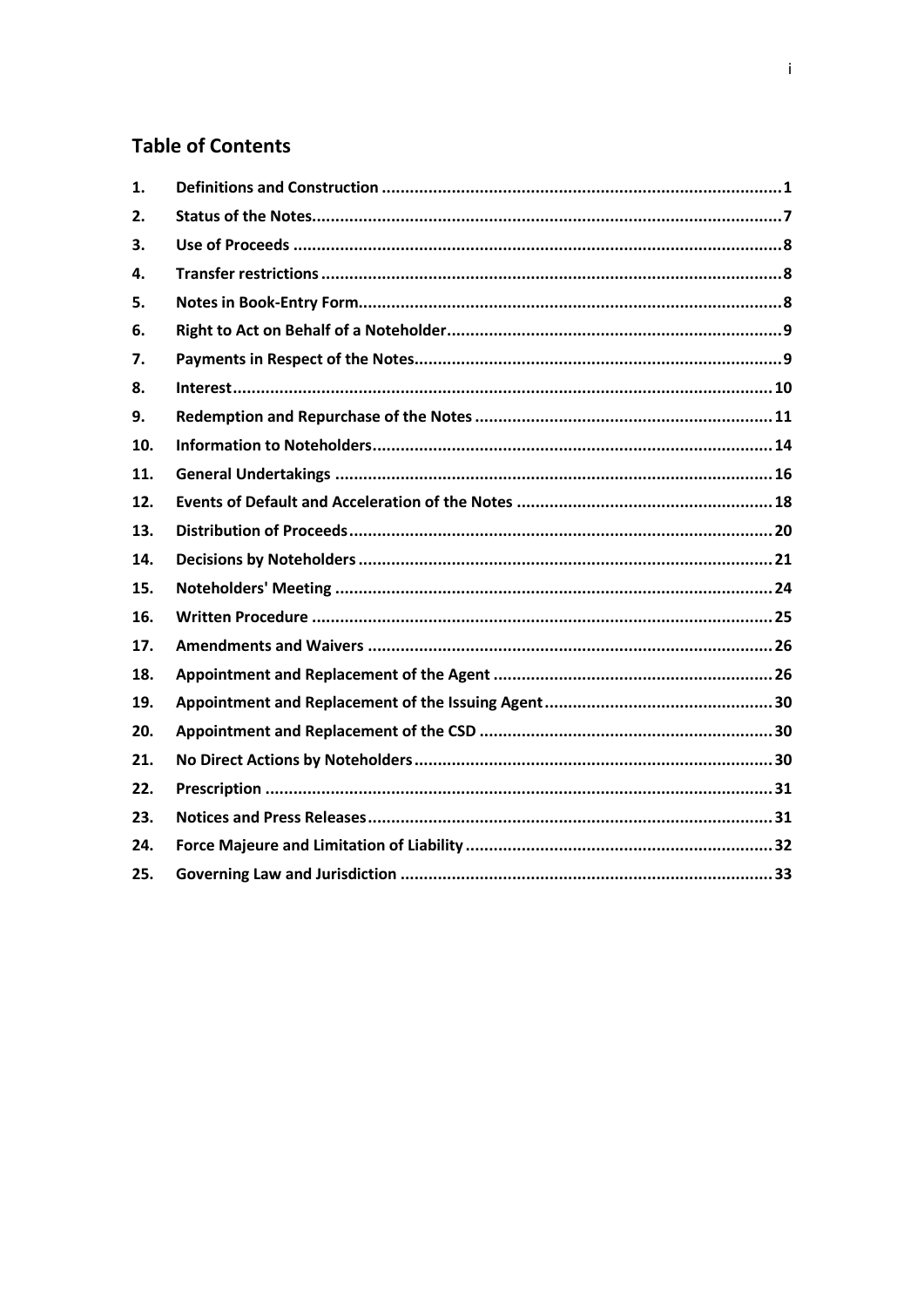# <span id="page-2-0"></span>**1. Definitions and Construction**

#### **1.1 Definitions**

In these terms and conditions (the "**Terms and Conditions**"):

"**Account Operator**" means a bank or other party duly authorised to operate as an account operator pursuant to the Financial Instruments Accounts Act and through which a Noteholder has opened a Securities Account in respect of its Notes.

"**Accounting Principles**" means International financial reporting standards (IFRS) within the meaning of Regulation 1606/2002/EC (or as otherwise adopted or amended from time to time).

"**Adjusted Nominal Amount**" means the Total Nominal Amount, less the Nominal Amount of all Notes owned by a Group Company or an Affiliate, irrespective of whether such person is directly registered as owner of such Notes.

"**Affiliate**" means, in relation to any person, a Subsidiary of that person or a Holding Company of that person or any other Subsidiary of that Holding Company.

"**Agency Agreement**" means the agency agreement entered into on or before the First Issue Date, between the Issuer and the Agent, or any replacement agency agreement entered into after the First Issue Date between the Issuer and an agent.

"**Agent**" means Intertrust (Sweden) AB, Swedish Reg. No. 556625-5476, or another party replacing it, as Agent, in accordance with these Terms and Conditions.

"**Business Day**" means a day in Sweden other than a Sunday or other public holiday. Saturdays, Midsummer Eve (*midsommarafton*), Christmas Eve (*julafton*) and New Year's Eve (*nyårsafton*) shall for the purpose of this definition be deemed to be public holidays.

"**Business Day Convention**" means the first following day that is a Business Day.

"**Change of Control Event**" means that:

- (a) any person or group of persons (other than the Major Investors), acting in concert gains Control of the Issuer;
- (b) all shares of the Issuer cease to be listed on a Regulated Market;
- (c) the Issuer (directly or indirectly) cease to own hundred (100) per cent. of the participating shares in the SAS Consortium; or
- (d) the SAS Consortium enters into a transaction or a series of transactions for the disposal of all or substantially all of its assets, directly or indirectly, to any person not being the Issuer or a Group Company wholly-owned (directly or indirectly) by the Issuer.

For this purpose, "**Control**" of the Issuer means: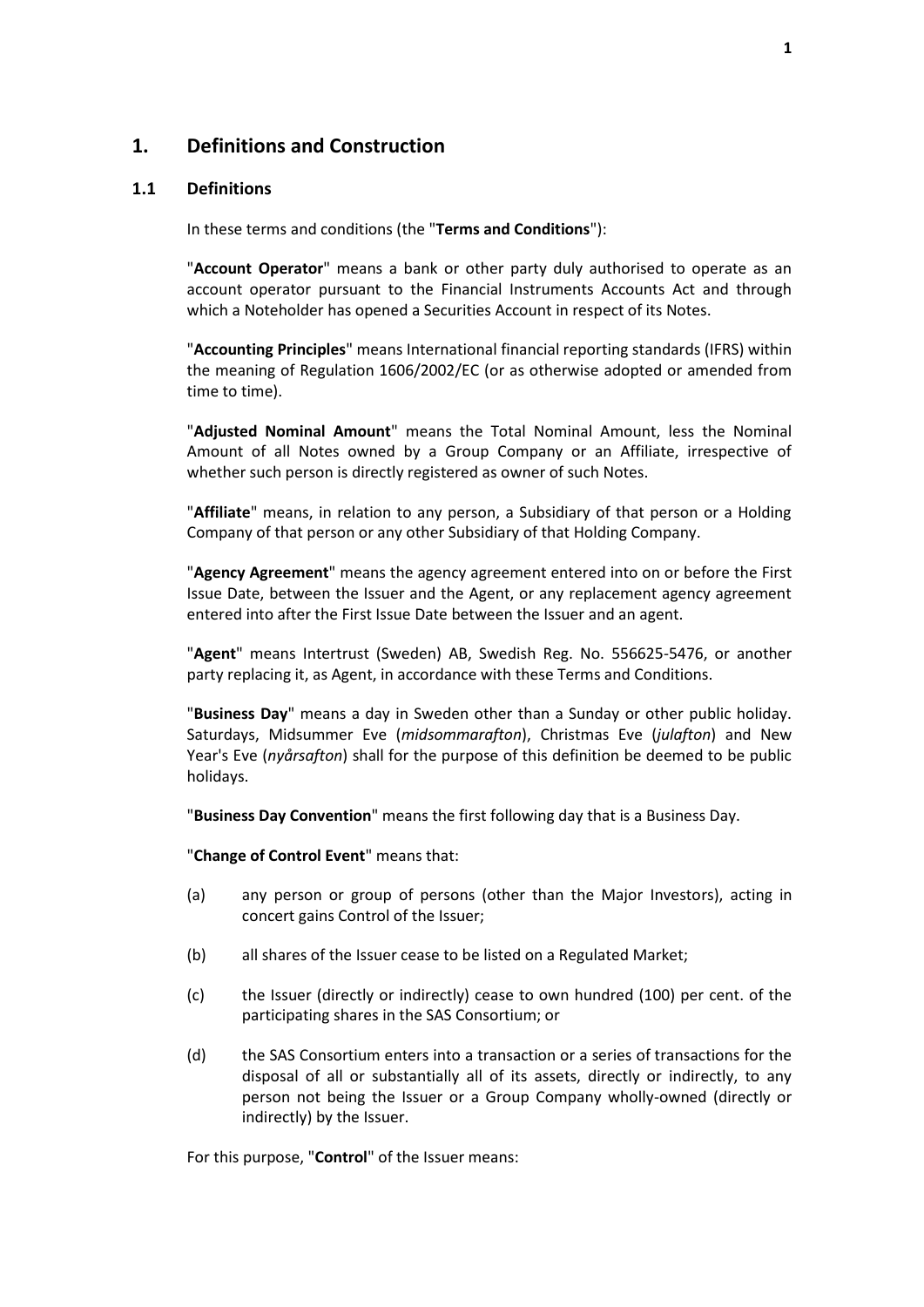- (a) the power (whether by way of ownership of shares, proxy, contract, agency or otherwise) to directly or indirectly:
	- (i) cast, or control the casting of, more than fifty (50) per cent. of the maximum number of votes that might be cast at a general meeting of the shareholders of the Issuer; or
	- (ii) having the right to appoint or remove all, or the majority, of the directors or other equivalent officers of the Issuer; or
- (b) the holding of more than fifty (50) per cent. of the issued share capital of the Issuer (excluding any part of that issued share capital that carries no right to participate beyond a specific amount in a distribution of either profits or capital).

For this purpose, "**acting in concert**" means, a group of persons who, pursuant to an agreement or understanding (whether formal or informal), actively co-operate, through the acquisition directly or indirectly of shares in the Issuer by any of them, either directly or indirectly, to obtain or consolidate control of the Issuer.

"**CSD**" means Euroclear Sweden AB, Swedish Reg. No. 556112-8074, P.O. Box 191, 101 23 Stockholm, Sweden or any other party replacing it as the Issuer's central securities depository and registrar in respect of the Notes, in accordance with these Terms and Conditions.

"**CSD Regulations**" means the CSD's rules and regulations applicable to the Issuer, the Agent and the Notes from time to time.

"**Event of Default**" means an event or circumstance specified in Clause [12\(a\).](#page-19-1)

"**Final Maturity Date**" means 24 November 2022.

"**Finance Documents**" means these Terms and Conditions, the Guarantee and any other document designated by the Issuer and the Agent as a Finance Document.

"**Financial Indebtedness**" means:

- (a) moneys borrowed (including under any bank financing or Market Loans);
- (b) the amount of any liability in respect of any lease which is treated as a balance sheet liability in accordance with the Accounting Principles (other than any liability in respect of a lease which would, in accordance with the Accounting Principles in force prior to 1 January 2019 have been treated as an operating lease);
- (c) receivables sold or discounted (other than on a non-recourse basis, provided that the requirements for de-recognition under the Accounting Principles are met);
- (d) any amount raised under any other transaction (including the obligation to pay deferred purchase price) having the commercial effect of a borrowing or otherwise being classified as borrowing under the Accounting Principles;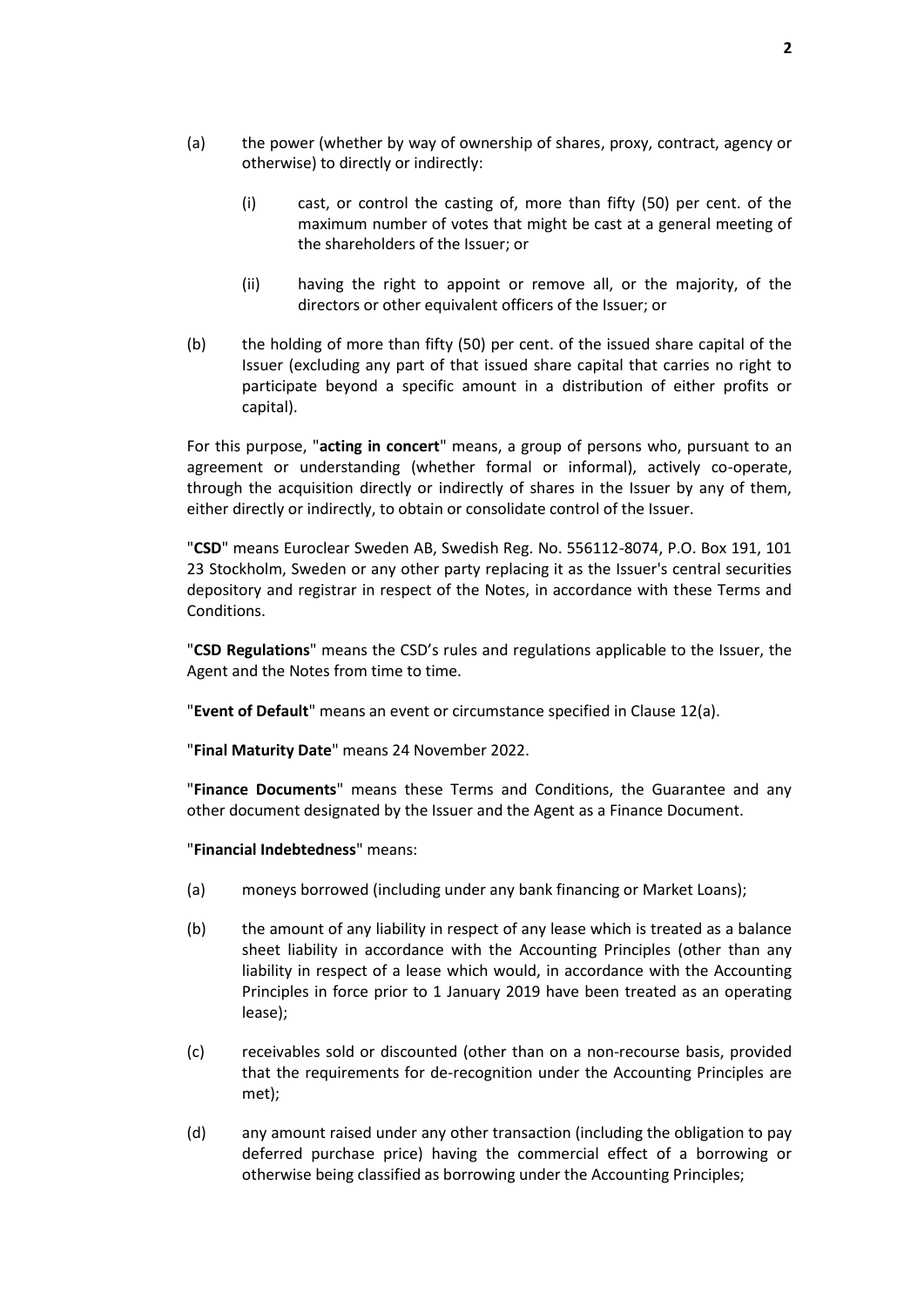- (e) the marked-to-market value of derivative transactions entered into in connection with protection against or benefit from fluctuation in any rate or price (if any actual amount is due as a result of a termination or a close-out, such amount shall be used instead);
- (f) counter-indemnity obligations in respect of guarantees or other instruments issued by a bank or financial institution; and
- (g) (without double counting) liabilities under guarantees or indemnities for any of the obligations referred to in paragraphs (a) to (f) above.

"**Financial Instruments Accounts Act**" means the Swedish Financial Instruments Accounts Act (*lag (1998:1479) om värdepapperscentraler och kontoföring av finansiella instrument*).

"**First Call Date**" means 24 November 2020.

"**First Issue Date**" means 24 November 2017.

"**Force Majeure Event**" has the meaning set forth in Clause [24\(a\).](#page-33-1)

"**Group**" means the Issuer and its Subsidiaries (including the SAS Consortium) from time to time (each a "**Group Company**").

"**Guarantee**" means the guarantee (*proprieborgen*) issued by the SAS Consortium for the Issuer's payment obligations under the Notes and the Finance Documents (as documented in a separate guarantee agreement dated on or about the First Issue Date).

"**Holding Company**" means, in relation to a company or corporation, any other company or corporation in respect of which it is a Subsidiary.

"**Initial Nominal Amount**" has the meaning set forth in Clause 2(d).

"**Initial Notes**" means the Notes issued on the First Issue Date.

"**Insolvent**" means, in respect of a relevant person, that it is deemed to be insolvent, or admits inability to pay its debts as they fall due, in each case within the meaning of Chapter 2, Sections 7-9 of the Swedish Bankruptcy Act (*konkurslagen (1987:672)*) (or its equivalent in any other jurisdiction), suspends making payments on any of its debts or by reason of actual financial difficulties commences negotiations with its creditors (other than the Noteholders) with a view to rescheduling any of its indebtedness (including company reorganisation under the Swedish Company Reorganisation Act (*lag (1996:764) om företagsrekonstruktion*) (or its equivalent in any other jurisdiction)) or is subject to involuntary winding-up, dissolution or liquidation (other than any winding-up, dissolution or liquidation commenced as a result of a petition which is frivolous or vexatious or which is contested on bona fide grounds, which in either case is discharged, stayed or dismissed with 30 Business Days of commencement).

"**Interest**" means the interest on the Notes calculated in accordance with Clauses [8\(a\)](#page-11-1) t[o 8\(c\).](#page-11-2)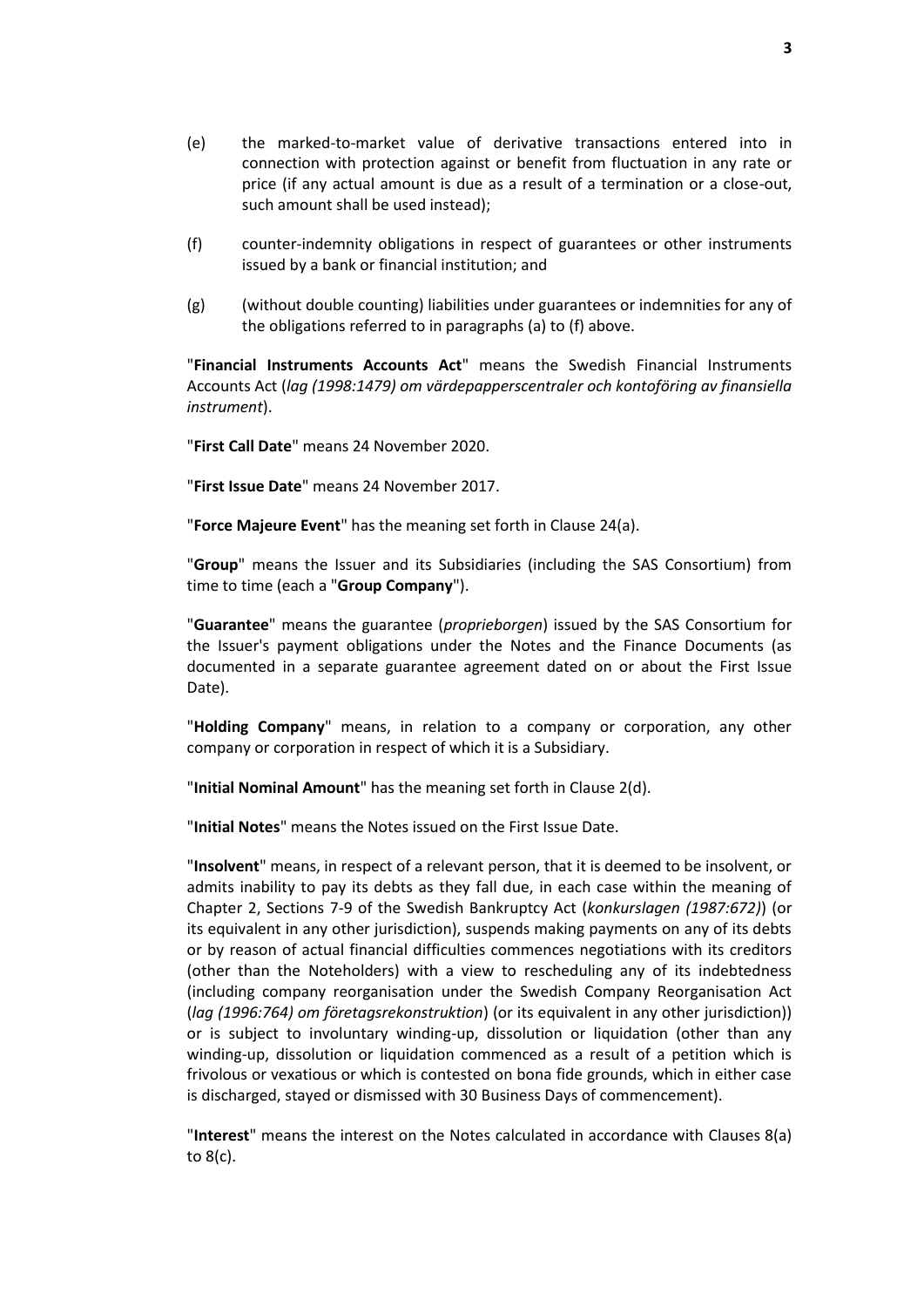"**Interest Payment Date**" means 24 November of each year or, to the extent such day is not a Business Day, the Business Day following from an application of the Business Day Convention. The first Interest Payment Date for the Notes shall be 24 November 2018 and the last Interest Payment Date shall be the relevant Redemption Date.

"**Interest Period**" means (i) in respect of the first Interest Period, the period from (but excluding) the First Issue Date to (and including) the first Interest Payment Date, and (ii) in respect of subsequent Interest Periods, the period from (but excluding) an Interest Payment Date to (and including) the next succeeding Interest Payment Date (or a shorter period if relevant). An Interest Period shall not be adjusted due to an application of the Business Day Convention.

"**Interest Rate**" means 5.375 per cent. *per annum*.

"**Issuer**" means SAS AB (publ), a public limited liability company incorporated under the laws of Sweden, with company registration number 556606-8499.

"**Issuing Agent**" means Nordea Bank AB (publ), or another party replacing it, as Issuing Agent, in accordance with these Terms and Conditions and the CSD Regulations.

"**Listing Failure Event**" means (i) that the Notes are not registered and admitted to trading on Nasdaq Stockholm or another Regulated Market within sixty (60) calendar days after the First Issue Date, or (ii) that a de-listing is made to the contrary of Clause  $11.7(c)$ .

"**Major Investor**" means each of (i) the Swedish government, (ii) the Norwegian government, (iii) the Danish government, (iv) Knut and Alice Wallenberg's foundation, a foundation registered in Sweden, with Swedish Reg. No. 802005-9773 and (v) any person under the direct or indirect control of one or more of the persons mentioned under sub-paragraphs (i)-(iv) above.

"**Market Loan**" means any loan or other indebtedness where an entity issues subordinated debentures, bonds or any other debt securities (including, for the avoidance of doubt, medium term note programmes and other market funding programmes), provided in each case that such instruments and securities are, or can be, quoted, registered and/or admitted to trading on a Regulated Market or on any unregulated recognised market place.

"**Material Group Company**" means the Issuer, the SAS Consortium or any other Group Company representing more than five (5) per cent. of the Total Assets according to the latest consolidated audited annual financial statements of the Group.

"**Moody's**" means Moody's Investors Service Ltd.

"**Net Disposal Proceeds**" means the proceeds received in cash from any disposal less any costs relating to the disposal, any fees and any tax relating to the disposal.

"**Nominal Amount**" means in respect of each Note the Initial Nominal Amount, less the aggregate amount by which that Note has been redeemed in part.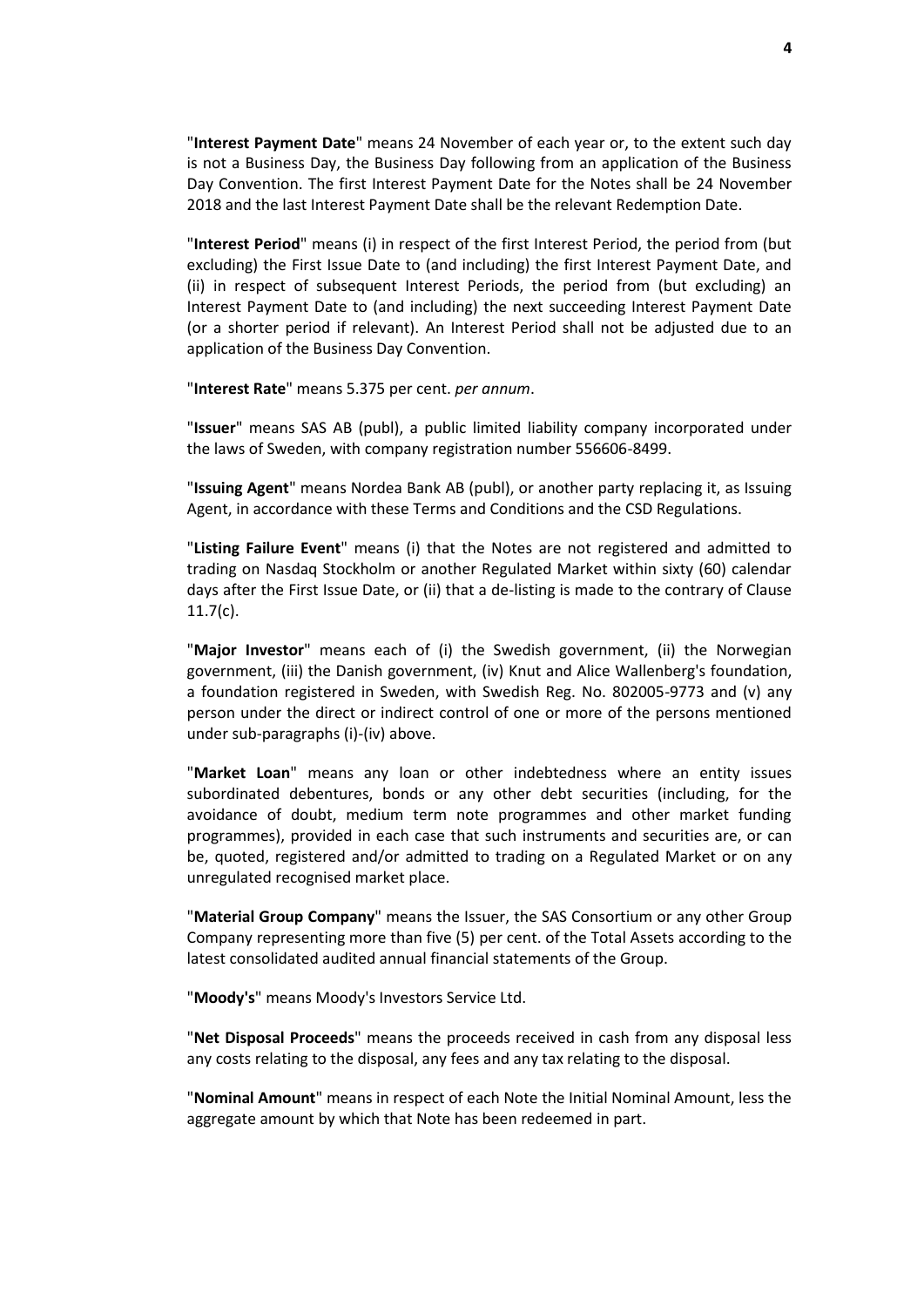"**Noteholder**" means the person who is registered on a Securities Account as direct registered owner (*ägare*) or nominee (*förvaltare*) with respect to a Note.

"**Noteholders' Meeting**" means a meeting among the Noteholders held in accordance with Clause [15](#page-25-0) (*[Noteholders'](#page-25-0) Meeting*).

"**Note**" means a debt instrument (*skuldförbindelse*) for the Nominal Amount and of the type set forth in Chapter 1 Section 3 of the Financial Instruments Accounts Act and which are governed by and issued under these Terms and Conditions, including the Initial Notes and any Subsequent Notes.

"**Record Date**" means the fifth (5) Business Day prior to (i) an Interest Payment Date, (ii) a Redemption Date, (iii) a date on which a payment to the Noteholders is to be made under Clause [13](#page-21-0) (*[Distribution of Proceeds](#page-21-0)*) or (v) another relevant date, or in each case such other Business Day falling prior to a relevant date if generally applicable on the Swedish bond market.

"**Redemption Date**" means the date on which the relevant Notes are to be redeemed or repurchased in accordance with Clause [9](#page-12-0) (*[Redemption and Repurchase of the](#page-12-0)  [Notes](#page-12-0)*).

"**Regulated Market**" means any regulated market (as defined in Directive 2004/39/EC on markets in financial instruments).

"**Restricted Disposal**" means a sale or other disposal of (i) all shares or other ownership interests (including by merger or demerger, as applicable) in any Material Group Company or (ii) all or substantially all of a Material Group Company's (other than SAS Consortium's) assets or operations, in each case to any person not being the Issuer or a Group Company wholly owned (directly or indirectly) by the Issuer.

"**SAS Consortium**" means Scandinavian Airlines System Denmark – Norway – Sweden.

"**Securities Account**" means the account for dematerialised securities maintained by the CSD pursuant to the Financial Instruments Accounts Act in which (i) an owner of such security is directly registered or (ii) an owner's holding of securities is registered in the name of a nominee.

"**Security**" means a mortgage, charge, pledge, lien, security assignment or other security interest securing any obligation of any person, or any other agreement or arrangement having a similar effect.

"**Standard & Poor**" means Standard & Poor's Financial Services LLC.

"**Subsequent Notes**" means any Notes issued after the First Issue Date on one or more occasions.

"**Subsidiary**" means, in relation to any person, any Swedish or foreign legal entity (whether incorporated or not), in respect of which such person, directly or indirectly, (i) owns shares or ownership rights representing more than fifty (50) per cent. of the total number of votes held by the owners, (ii) otherwise controls more than fifty (50) per cent. of the total number of votes held by the owners or (iii) has the power to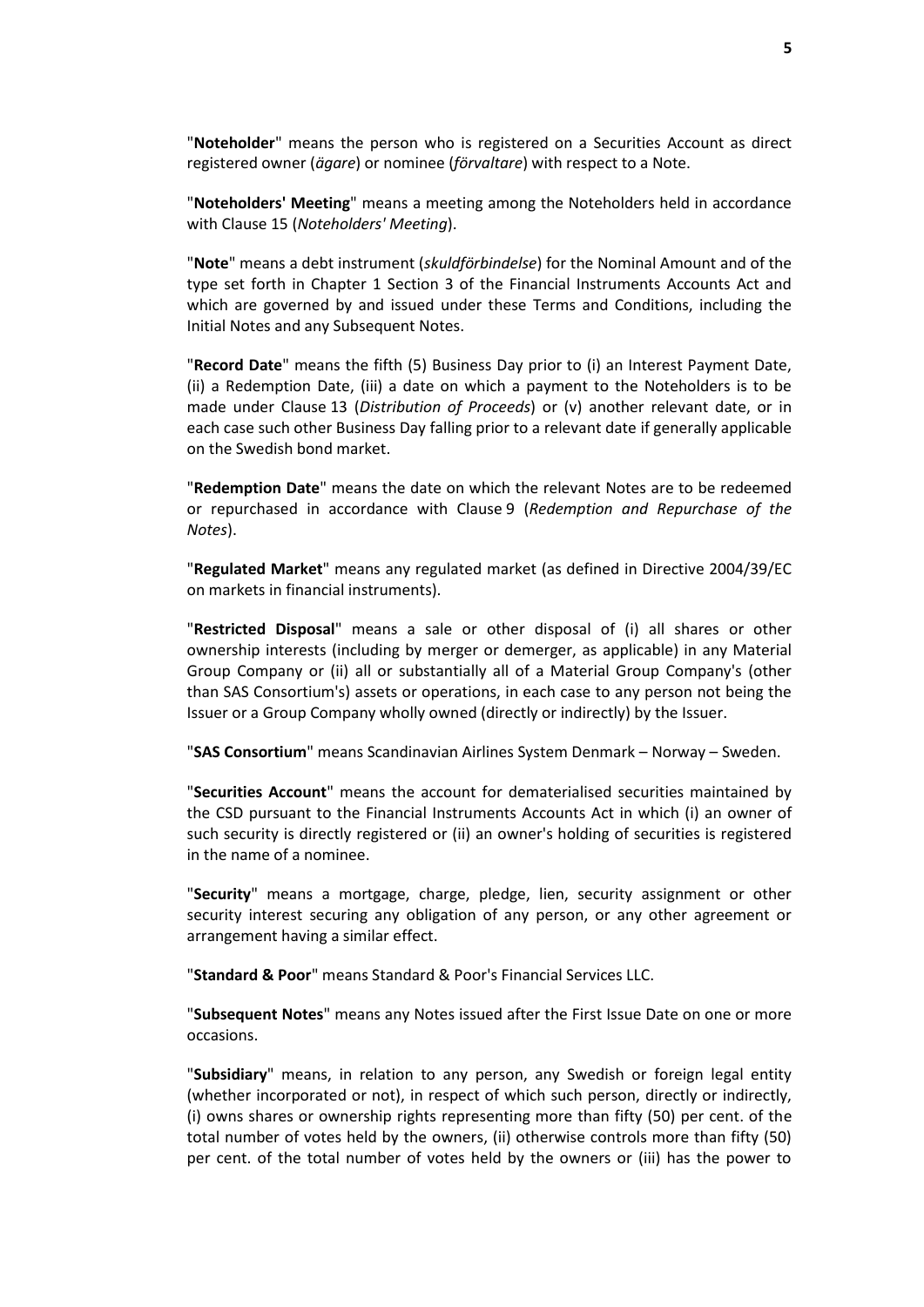appoint and remove all, or the majority of, the members of the board of directors or other governing body.

"**Swedish Government Bond Rate**" means direct obligations of Sweden (*statsobligationer*) with a fixed maturity equal to the period from the Redemption Date to the First Call Date, provided that if the period from the Redemption Date to the First Call Date:

- (a) is not equal to the fixed maturity of a direct obligation of Sweden for which a weekly average yield is given, the Swedish Government Bond Rate shall be obtained by linear interpolation from the weekly average yields of direct obligations of Sweden for which such yields are given; and
- (b) is less than one (1) year, the weekly average yield on actually traded direct obligations of Sweden adjusted to a fixed maturity of one year shall be used.

"**Swedish Kronor**" and "**SEK**" means the lawful currency of Sweden.

"**Total Assets**" means the consolidated book-value of all assets of the Group calculated in accordance with the Accounting Principles.

"**Total Nominal Amount**" means the total aggregate Nominal Amount of the Notes outstanding at the relevant time.

"**Unsecured Debt Instruments**" means bonds, notes or other debt securities (however defined) (i) which at the date of issue of the bonds, notes or debt securities constitutes debt and/or borrowings in accordance with Accounting Principles, (ii) which have a final maturity of more than eighteen months from the date of their issuance, (iii) which are, or are intended to be, quoted, registered and/or admitted to trading on a Regulated Market and (iv) in respect of which the obligation owed thereunder are not secured or supported by Security, surety or otherwise.

"**US Dollars**" and "**USD**" means the lawful currency of the United States.

"**Written Procedure**" means the written or electronic procedure for decision making among the Noteholders in accordance with Clause [16](#page-26-0) (*[Written Procedure](#page-26-0)*).

#### **1.2 Construction**

- (a) Unless a contrary indication appears, any reference in these Terms and Conditions to:
	- (i) "assets" includes present and future properties, revenues and rights of every description;
	- (ii) any agreement or instrument is a reference to that agreement or instrument as supplemented, amended, novated, extended, restated or replaced from time to time;
	- (iii) a "regulation" includes any regulation, rule or official directive, request or guideline (whether or not having the force of law) of any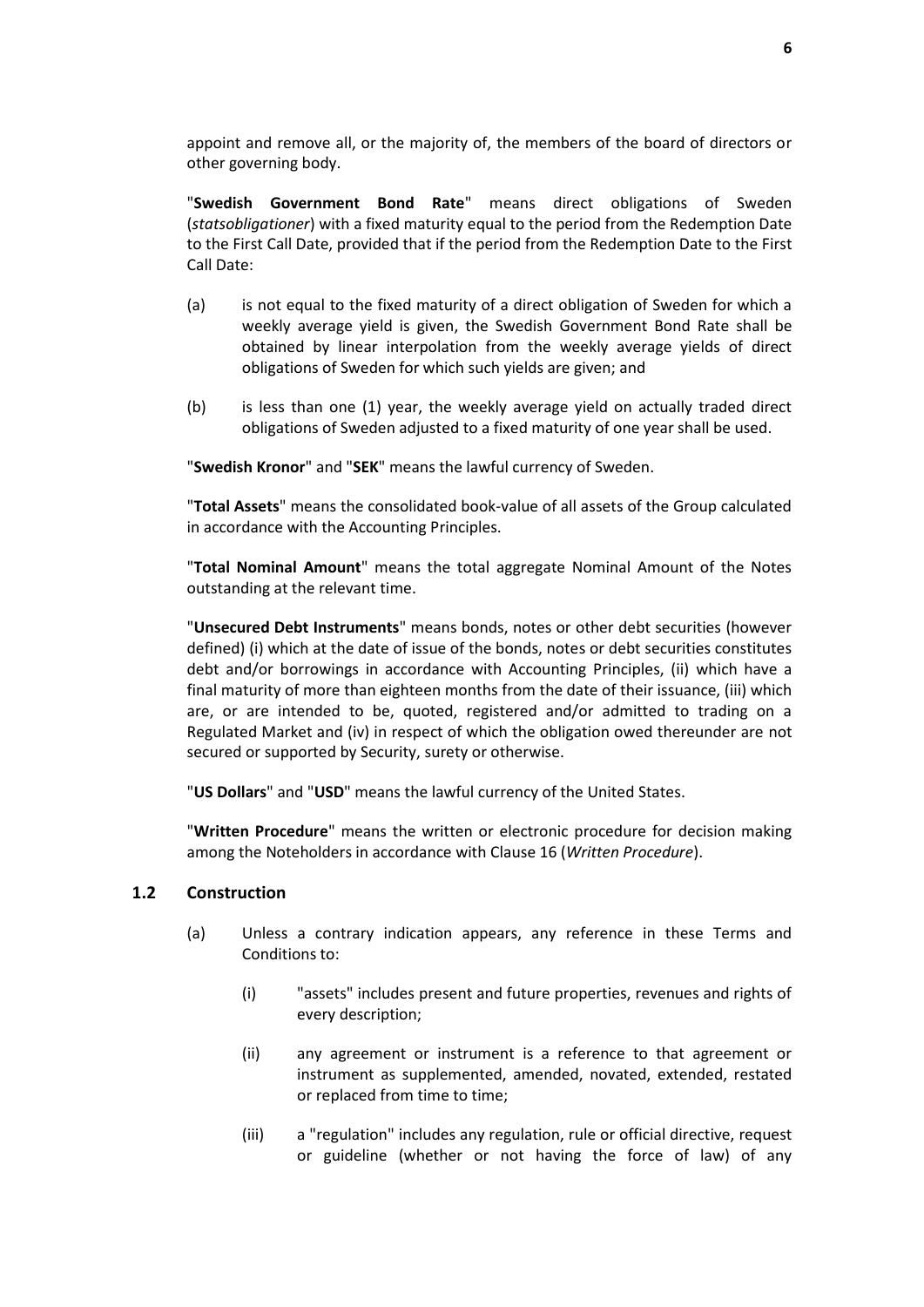governmental, intergovernmental or supranational body, agency, department or regulatory, self-regulatory or other authority or organisation;

- (iv) a provision of law is a reference to that provision as amended or reenacted; and
- (v) a time of day is a reference to Stockholm time.
- (b) An Event of Default is continuing if it has not been remedied or waived.
- (c) When ascertaining whether a limit or threshold specified in Swedish Kronor or US Dollars has been attained or broken, an amount in another currency shall be counted on the basis of the rate of exchange for such currency against Swedish Kronor or US Dollars, as the case may be, for the previous Business Day, as published by the Swedish Central Bank (*Riksbanken*) on its website (*www.riksbank.se*). If no such rate is available, the most recently published rate shall be used instead.
- (d) A notice shall be deemed to be sent by way of press release if it is made available to the public within Sweden promptly and in a non-discriminatory manner.
- (e) No delay or omission of the Agent or of any Noteholder to exercise any right or remedy under the Finance Documents shall impair or operate as a waiver of any such right or remedy.

# <span id="page-8-1"></span><span id="page-8-0"></span>**2. Status of the Notes**

- (a) The Notes are denominated in Swedish Kronor and each Note is constituted by these Terms and Conditions. The Issuer undertakes to make payments in relation to the Notes and to otherwise comply with these Terms and Conditions.
- (b) By subscribing for Notes, each initial Noteholder agrees that the Notes shall benefit from and be subject to the Finance Documents and by acquiring Notes, each subsequent Noteholder confirms such agreement.
- (c) The maximum aggregate Initial Nominal Amount on the First Issue Date shall be SEK 1,500,000,000.
- (d) Each Initial Note shall have an initial nominal amount of SEK 1,000,000 (the "**Initial Nominal Amount**"). All Initial Notes are issued on a fully paid basis at an issue price of 100 per cent. of the Initial Nominal Amount.
- (e) Provided that no Event of Default is continuing or would result from such issue, the Issuer may, on one or several occasions, issue Subsequent Notes. Subsequent Notes shall benefit from and be subject to the Finance Documents, and, for the avoidance of doubt, the ISIN, the interest rate, the currency, the nominal amount and the final maturity applicable to the Initial Notes shall apply to Subsequent Notes. The issue price of the Subsequent Notes may be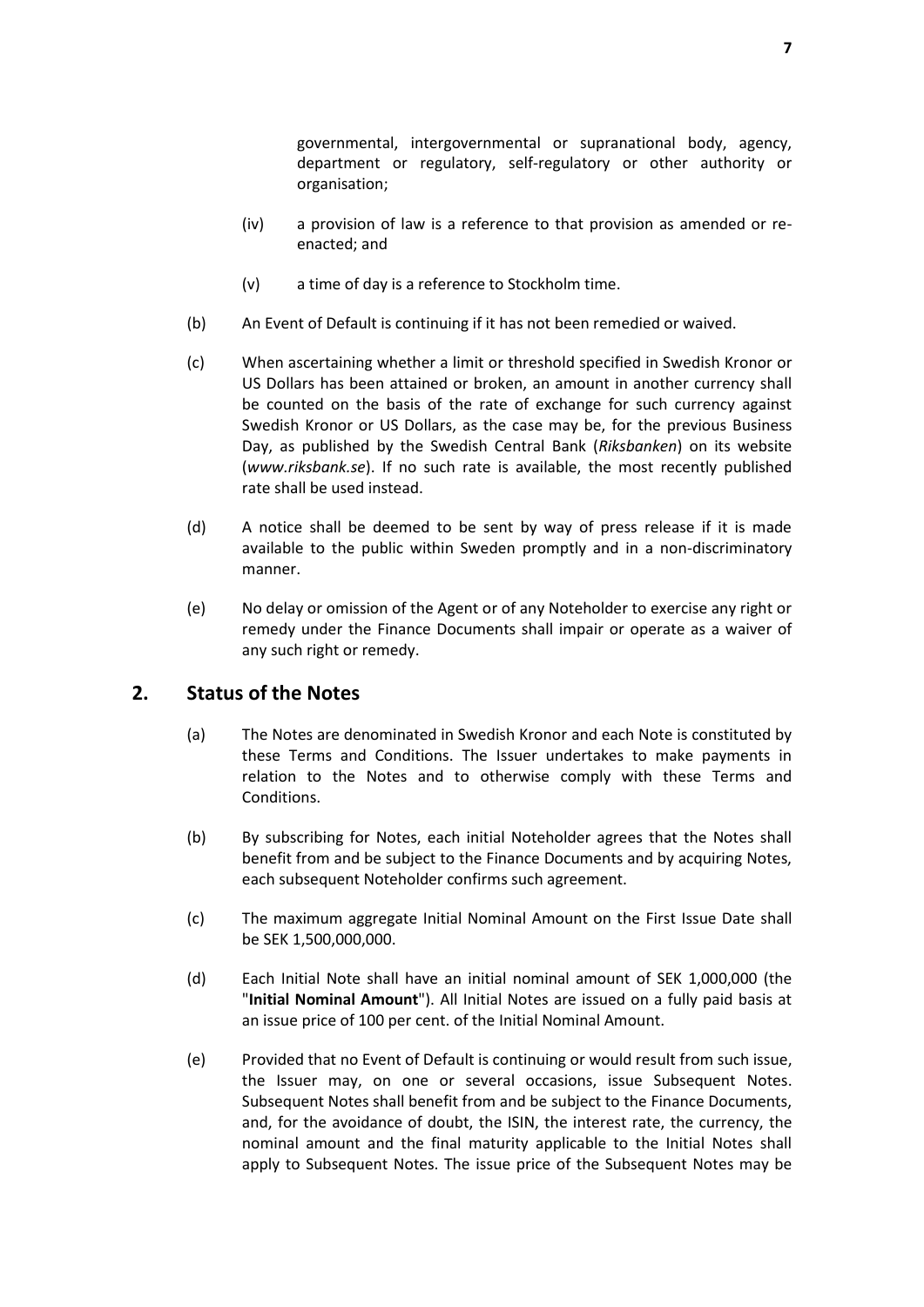set to par or at a discount or premium compared to the Nominal Amount. The aggregate nominal amount of the Notes is not limited. Each Subsequent Note shall entitle its holder to Interest in accordance with Clause [8,](#page-11-0) and otherwise have the same rights as the Initial Notes.

- <span id="page-9-3"></span>(f) The Notes constitute direct, unconditional, unsubordinated and unsecured obligations of the Issuer and shall at all times rank *pari passu* with all direct, unconditional, unsubordinated and unsecured obligations of the Issuer, except those obligations which are mandatorily preferred by law, and without any preference among them.
- (g) The payment obligations of the Issuer under the Notes and the Finance Documents are guaranteed by the SAS Consortium in accordance with the Guarantee.
- <span id="page-9-4"></span>(h) No action is being taken in any jurisdiction that would or is intended to permit a public offering of the Notes or the possession, circulation or distribution of any document or other material relating to the Issuer or the Notes in any jurisdiction other than Sweden, where action for that purpose is required. Each Noteholder must inform itself about, and observe, any applicable restrictions to the transfer of material relating to the Issuer or the Notes.

# <span id="page-9-0"></span>**3. Use of Proceeds**

The proceeds from the issue of the Notes, less the costs and expenses incurred by the Issuer in connection with the issue of the Notes, shall be on lent from the Issuer to the SAS Consortium and used by the SAS Consortium to refinance outstanding financial indebtedness and/or for general corporate purposes.

# <span id="page-9-1"></span>**4. Transfer restrictions**

The Notes are freely transferable but the Noteholders shall comply with purchase or transfer restrictions with regard to the Notes, as applicable from time to time under local laws to which such Noteholder may be subject (due to its nationality, its residency, its registered address or its place(s) for business or otherwise). Each Noteholder must ensure compliance with applicable local laws and regulations at their own cost and expense.

#### <span id="page-9-2"></span>**5. Notes in Book-Entry Form**

- (a) The Notes will be registered for the Noteholders on their respective Securities Accounts and no physical notes will be issued. Accordingly, the Notes will be registered in accordance with the Financial Instruments Accounts Act. Registration requests relating to the Notes shall be directed to an Account Operator.
- (b) Those who according to assignment, Security, the provisions of the Swedish Children and Parents Code (*föräldrabalken (1949:381)*), conditions of will or deed of gift or otherwise have acquired a right to receive payments in respect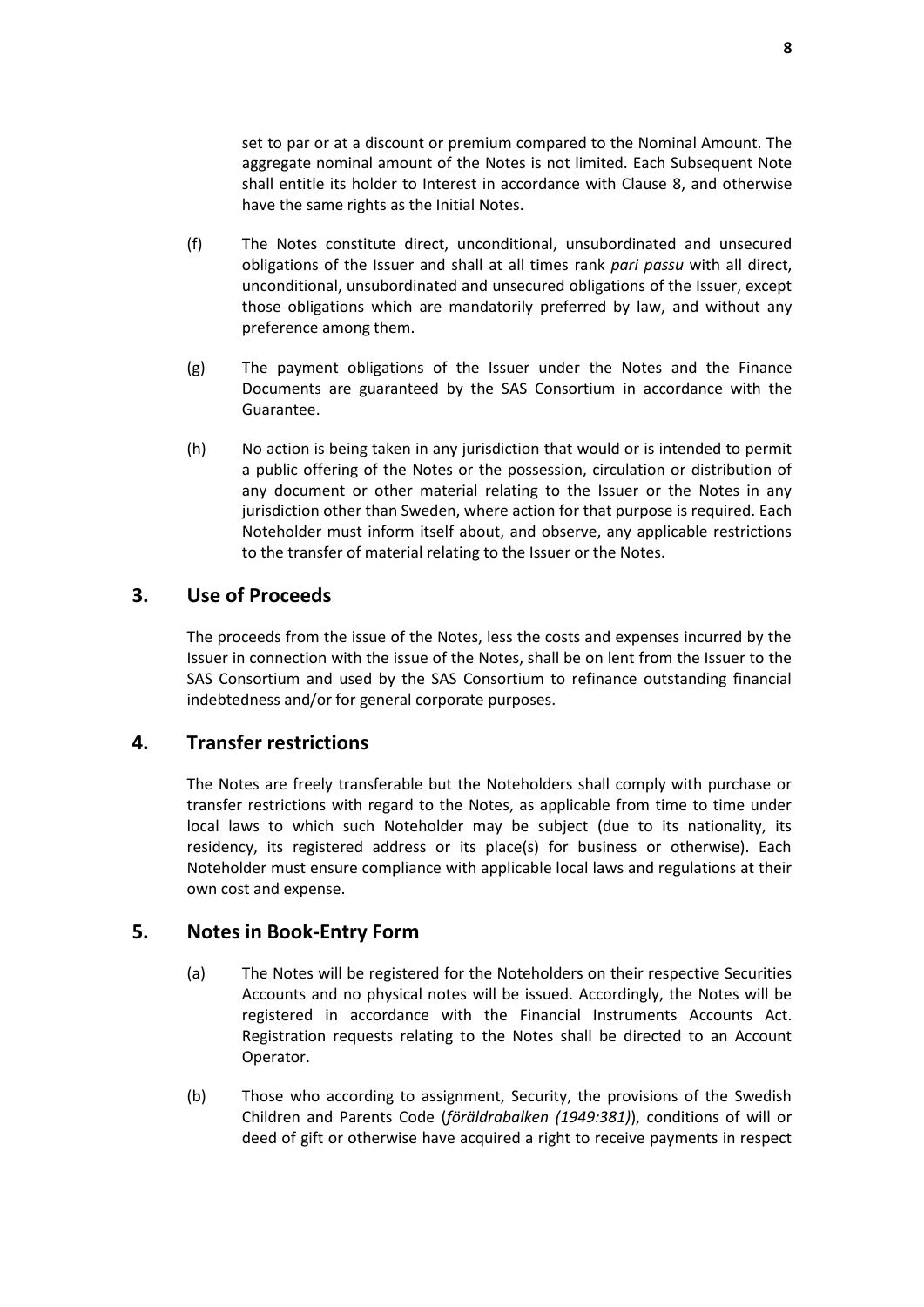of a Note shall register their entitlements to receive payment in accordance with the Financial Instruments Accounts Act.

- (c) The Issuer and the Agent shall at all times be entitled to obtain information from the debt register (*skuldbok*) kept by the CSD in respect of the Notes. At the request of the Agent, the Issuer shall promptly obtain such information and provide it to the Agent.
- (d) For the purpose of or in connection with any Noteholders' Meeting or any Written Procedure, the Issuing Agent shall be entitled to obtain information from the debt register kept by the CSD in respect of the Notes.
- (e) The Issuer shall issue any necessary power of attorney to such persons employed by the Agent, as notified by the Agent, in order for such individuals to independently obtain information directly from the debt register kept by the CSD in respect of the Notes. The Issuer may not revoke any such power of attorney unless directed by the Agent or unless consent thereto is given by the Noteholders.
- (f) The Agent may use the information referred to in paragraphs (c) to (e) (inclusive) above only for the purposes of carrying out their duties and exercising their rights in accordance with the Finance Documents and shall not disclose such information to any Noteholder or third party unless necessary for such purposes.

# <span id="page-10-0"></span>**6. Right to Act on Behalf of a Noteholder**

- (a) If any person other than a Noteholder wishes to exercise the rights of a Noteholder under the Finance Documents on behalf of the Noteholder, it must obtain a power of attorney or other proof of authorisation from the Noteholder or a successive, coherent chain of powers of attorney or proofs of authorisation starting with the Noteholder and authorising such person.
- <span id="page-10-2"></span>(b) A Noteholder may issue one or several powers of attorney to third parties to represent it in relation to some or all of the Notes held by it. Any such representative may act independently under the Finance Documents in relation to the Notes for which such representative is entitled to represent the Noteholder and may further delegate its right to represent the Noteholder by way of a further power of attorney.
- (c) The Agent shall only have to examine the face of a power of attorney or other proof of authorisation that has been provided to it pursuant to Clause [6\(b\)](#page-10-2) and may assume that it has been duly authorised, is valid, has not been revoked or superseded and that it is in full force and effect, unless otherwise is apparent from its face or the Agent has actual knowledge to the contrary.

# <span id="page-10-3"></span><span id="page-10-1"></span>**7. Payments in Respect of the Notes**

(a) Any payment or repayment under the Finance Documents, or any amount due in respect of a repurchase of any Notes, shall be made to such person who is registered as a Noteholder on the Record Date prior to an Interest Payment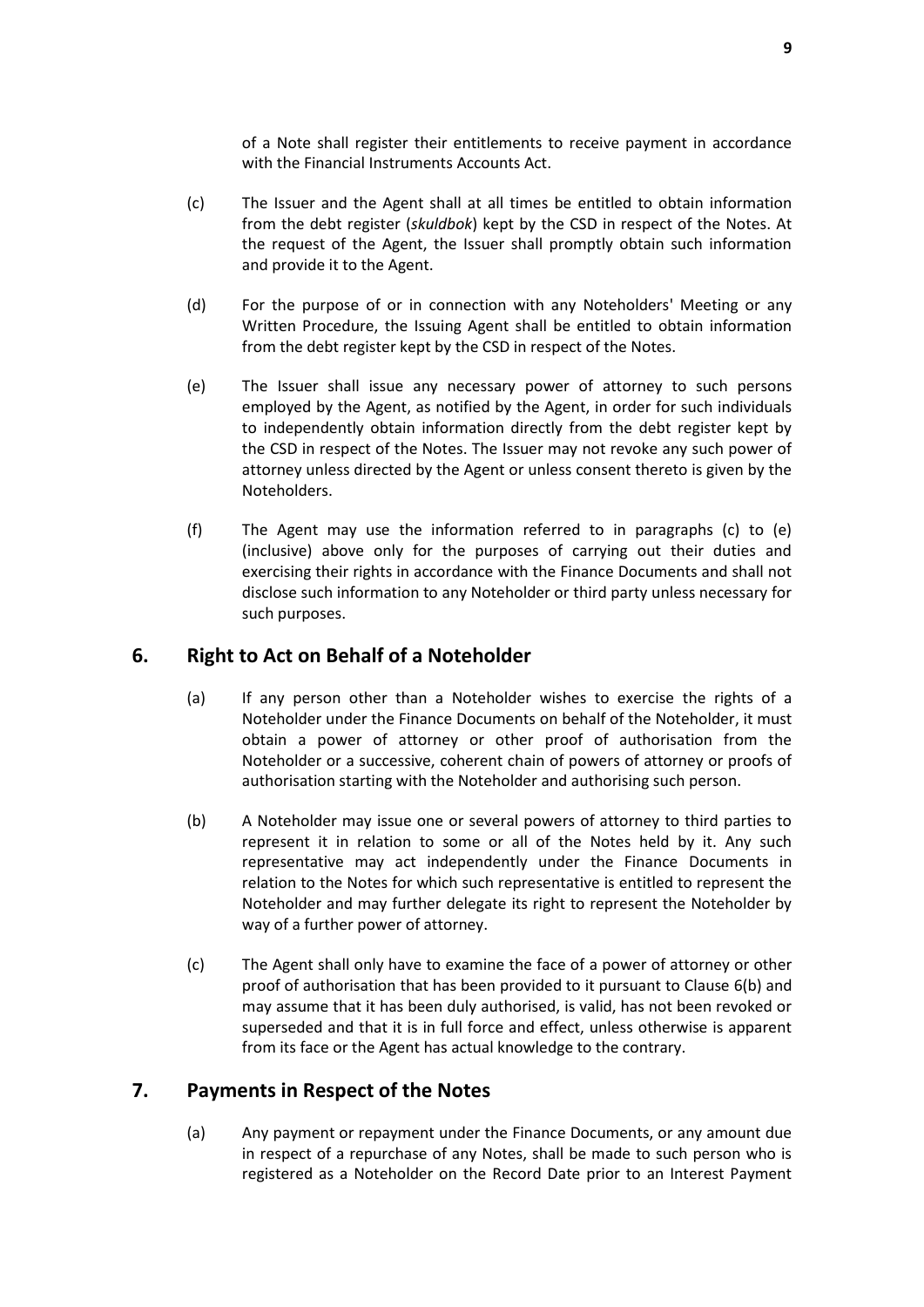Date or other relevant due date, or to such other person who is registered with the CSD on such date as being entitled to receive the relevant payment, repayment or repurchase amount.

- (b) If a Noteholder has registered, through an Account Operator, that principal, Interest or any other payment shall be deposited in a certain bank account, such deposits will be effected by the CSD on the relevant payment date. In other cases, payments will be transferred by the CSD to the Noteholder at the address registered with the CSD on the Record Date. Should the CSD, due to a delay on behalf of the Issuer or some other obstacle, not be able to effect payments as aforesaid, the Issuer shall procure that such amounts are paid to the persons who are registered as Noteholders on the relevant Record Date as soon as possible after such obstacle has been removed.
- (c) If, due to any obstacle for the CSD, the Issuer cannot make a payment or repayment, such payment or repayment may be postponed until the obstacle has been removed. Interest shall accrue in accordance with Clause [8\(d\)](#page-11-3) during such postponement.
- (d) If payment or repayment is made in accordance with this Clause [7,](#page-10-1) the Issuer and the CSD shall be deemed to have fulfilled their obligation to pay, irrespective of whether such payment was made to a person not entitled to receive such amount.
- (e) The Issuer is not liable to gross-up any payments under the Finance Documents by virtue of any withholding tax, public levy or the similar.

#### <span id="page-11-1"></span><span id="page-11-0"></span>**8. Interest**

- (a) Each Initial Note carries Interest at the Interest Rate applied to the Nominal Amount from (but excluding) the First Issue Date up to (and including) the relevant Redemption Date. Any Subsequent Note will carry Interest at the Interest Rate applied to the Nominal Amount from (but excluding) the Interest Payment Date falling immediately prior to its issuance up to (and including) the relevant Redemption Date.
- (b) Interest accrues during an Interest Period. Payment of Interest in respect of the Notes shall be made to the Noteholders on each Interest Payment Date for the preceding Interest Period in accordance with Clause [7](#page-10-1) (*[Payments in](#page-10-1)  [Respect of the Notes](#page-10-1)*).
- <span id="page-11-2"></span>(c) Interest shall be calculated on the basis of a 360-day year comprised of twelve months of 30 days each (30/360-days basis) and, in case of an incomplete month, the actual number of days elapsed.
- <span id="page-11-3"></span>(d) If the Issuer fails to pay any amount payable by it under the Terms and Conditions on its due date, default interest shall accrue on the overdue amount from (but excluding) the due date up to (and including) the date of actual payment at a rate which is two (2) per cent. higher than the Interest Rate. Accrued default interest shall not be capitalised. No default interest shall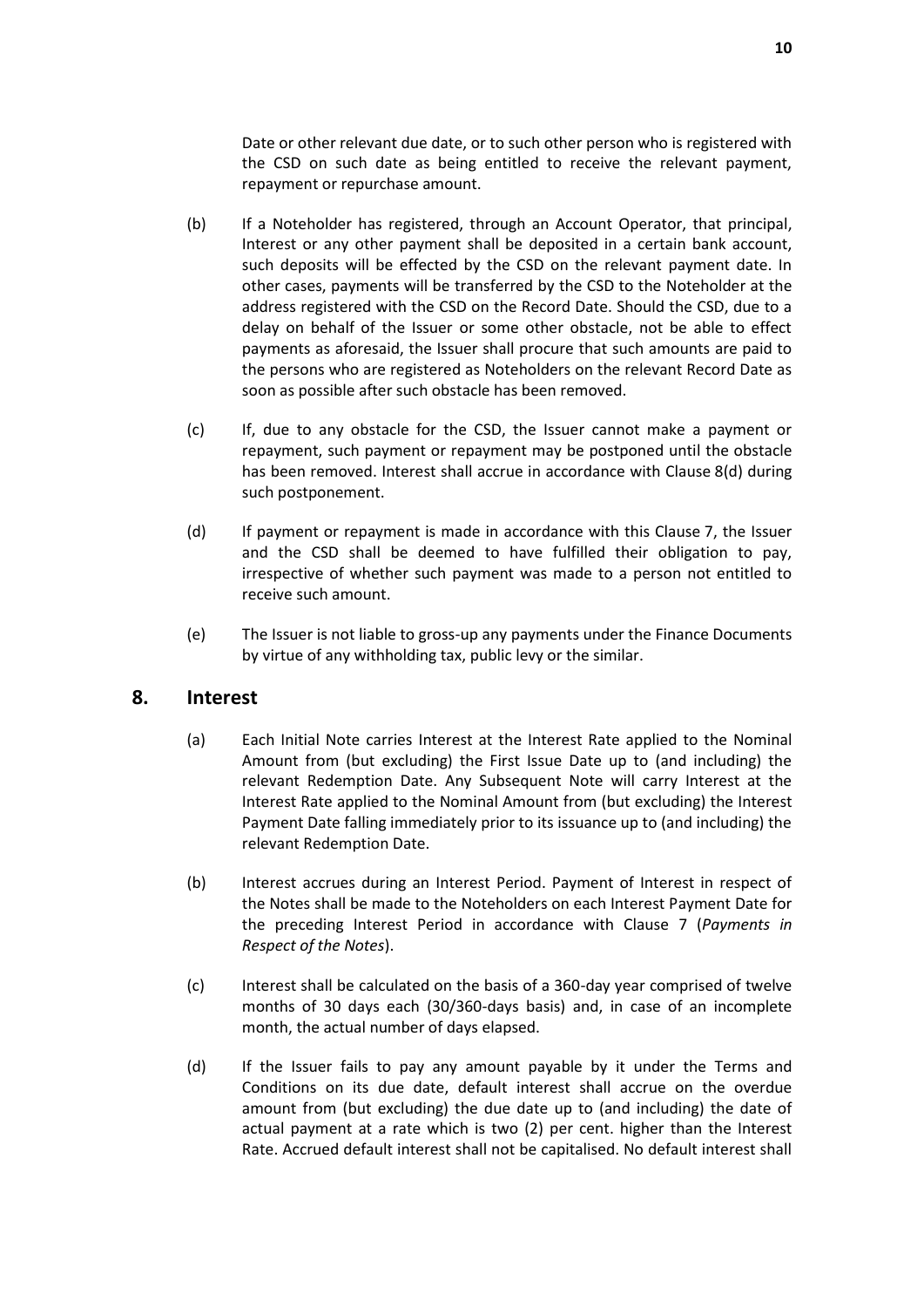accrue where the failure to pay was solely attributable to the Agent or the CSD, in which case the Interest Rate shall apply instead.

### <span id="page-12-0"></span>**9. Redemption and Repurchase of the Notes**

#### **9.1 Redemption at maturity**

The Issuer shall redeem all, but not only some, outstanding Notes in full on the Final Maturity Date with an amount per Note equal to the Nominal Amount together with accrued but unpaid Interest. If the Final Maturity Date is not a Business Day, then the redemption shall occur on the first following Business Day.

#### **9.2 Issuer's purchase of Notes**

Any Group Company may, subject to applicable law, at any time and at any price purchase Notes on the market or in any other way. The Notes held by a Group Company may at such Group Company's discretion be retained or sold by any such Group Company but may not be cancelled by the Issuer.

#### <span id="page-12-3"></span><span id="page-12-1"></span>**9.3 Voluntary total redemption (call option)**

- (a) The Issuer may redeem all, but not only some, outstanding Notes in full:
	- (i) at an amount per Note equal to 102.6875 per cent. of the Nominal Amount, together with accrued but unpaid Interest, if the call option is exercised on or after the First Call Date to, but not including, the date falling 48 months after the First Issue Date; and
	- (ii) at an amount per Note equal to 101.34375 per cent. of the Nominal Amount, together with accrued but unpaid Interest, if the call option is exercised on or after the date falling 48 months after the First Issue Date to, but not including, the Final Maturity Date.
- <span id="page-12-2"></span>(b) Notwithstanding paragraph (a)(ii) above, the Issuer may redeem all, but not only some, outstanding Notes in full at any time from and including the first Business Day falling three (3) months prior to, but excluding, the Final Maturity Date at an amount per Note equal to one-hundred (100) per cent. of the Nominal Amount, together with accrued but unpaid Interest, provided that the redemption (in whole or in part) is or will be financed (A) by way of one or several Market Loan issues, and/or (B) proceeds received by the Issuer pursuant to an offering of additional shares in the Issuer.
- (c) Redemption in accordance with Clause [9.3\(a\)](#page-12-1) and [9.3\(b\)](#page-12-2) shall be made by the Issuer giving not less than fifteen (15) Business Days' notice to the Noteholders and the Agent, calculated from the effective date of the notice. The notice from the Issuer shall specify the Redemption Date and also the Record Date on which a person shall be registered as a Noteholder so as to receive the amounts due on such Redemption Date. Any such notice is irrevocable but may, at the Issuer's discretion, contain one or more conditions precedent. Upon the fulfillment of the conditions precedent (if any), the Issuer is bound to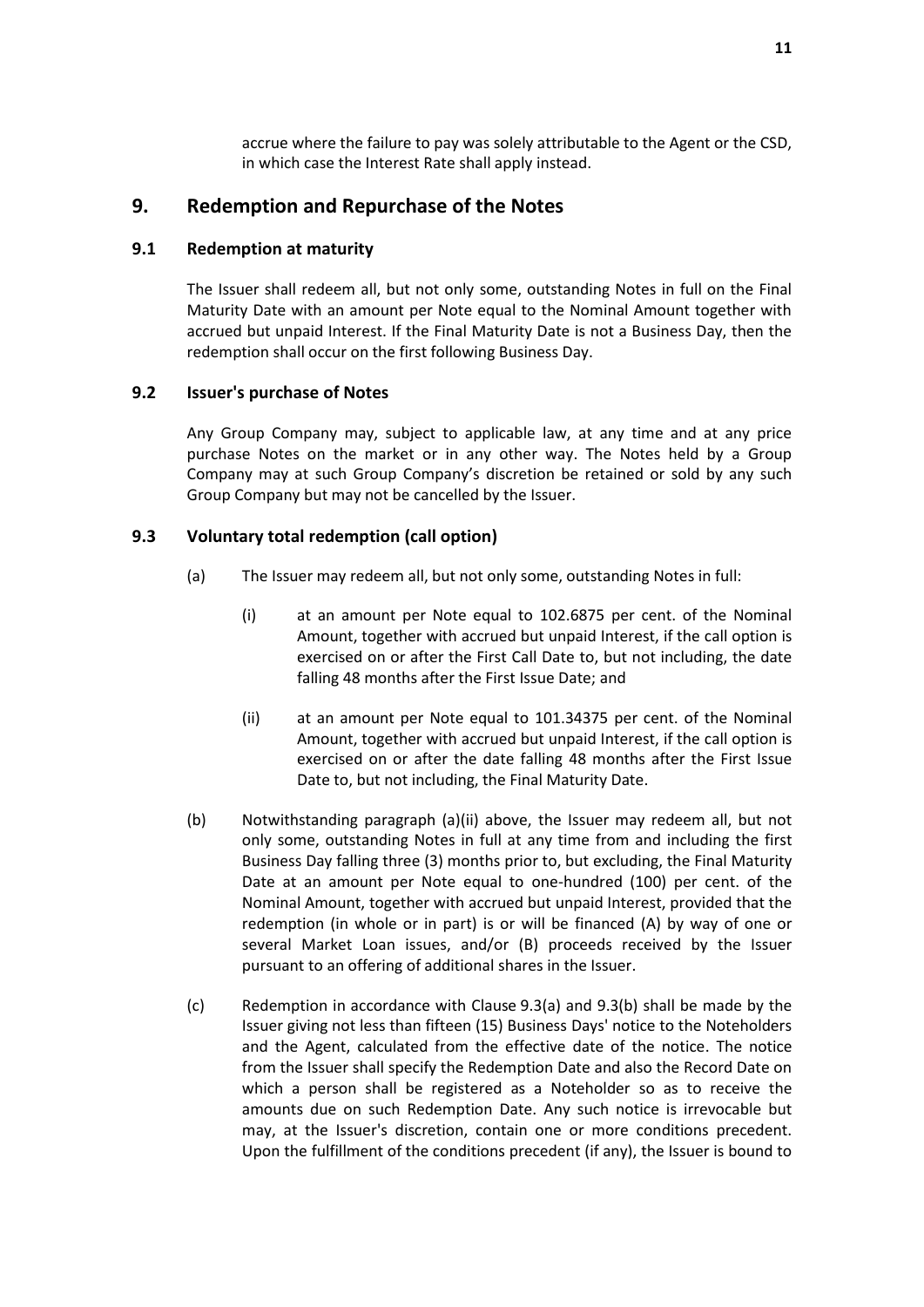redeem the Notes in full at the applicable amount on the specified Redemption Date.

#### <span id="page-13-0"></span>**9.4 Early redemption due to illegality (call option)**

- (a) The Issuer may redeem all, but not only some, of the outstanding Notes, at an amount per Note equal to the Nominal Amount together with accrued but unpaid Interest, on a Redemption Date determined by the Issuer, if it is or becomes unlawful for the Issuer to perform its obligations under the Finance Documents.
- <span id="page-13-1"></span>(b) The Issuer may give notice of any redemption pursuant to Clause [9.4\(a\)](#page-13-0) no later than twenty (20) Business Days after having received actual knowledge of any event specified therein (after which time period such right shall lapse).
- (c) A notice of redemption in accordance with Clause [9.4\(b\)](#page-13-1) is irrevocable and such notice shall specify the Redemption Date and also the Record Date on which a person shall be registered as a Noteholder so as to receive the amounts due on such Redemption Date. The Issuer is bound to redeem the Notes in full at the applicable amount on the specified Redemption Date.

#### <span id="page-13-2"></span>**9.5 Mandatory repurchase due to a Change of Control Event or Listing Failure Event (put option)**

- (a) Upon the occurrence of a Change of Control Event, each Noteholder shall during a period of twenty (20) Business Days from the effective date of a notice from the Issuer of the Change of Control Event pursuant to Clause [10.1\(b\)](#page-15-1) (after which time period such right shall lapse) have the right to request that all, or only some, of its Notes be repurchased at a price per Note equal to 101 per cent. of the Nominal Amount together with accrued but unpaid Interest. However, such period may not start earlier than upon the occurrence of the Change of Control Event.
- (b) Upon the occurrence of a Listing Failure Event, each Noteholder shall during a period of twenty (20) Business Days from the effective date of a notice from the Issuer of the Listing Failure Event pursuant to Clause [10.1\(b\)](#page-15-1) (after which time period such right shall lapse) have the right to request that all, or only some, of its Notes be repurchased at a price per Note equal to 101 per cent. of the Nominal Amount together with accrued but unpaid Interest.
- (c) The notice from the Issuer pursuant to Clause [10.1\(b\)](#page-15-1) shall specify the Record Date on which a person shall be registered as a Noteholder to receive interest and principal, the Redemption Date and include instructions about the actions that a Noteholder needs to take if it wants Notes held by it to be repurchased.
- (d) If a Noteholder has so requested, and acted in accordance with the instructions in the notice from the Issuer, the Issuer shall, or shall procure that a person designated by the Issuer will, repurchase the relevant Notes and the repurchase amount shall fall due on the Redemption Date specified in the notice given by the Issuer pursuant to Clause [10.1\(b\).](#page-15-1) The Redemption Date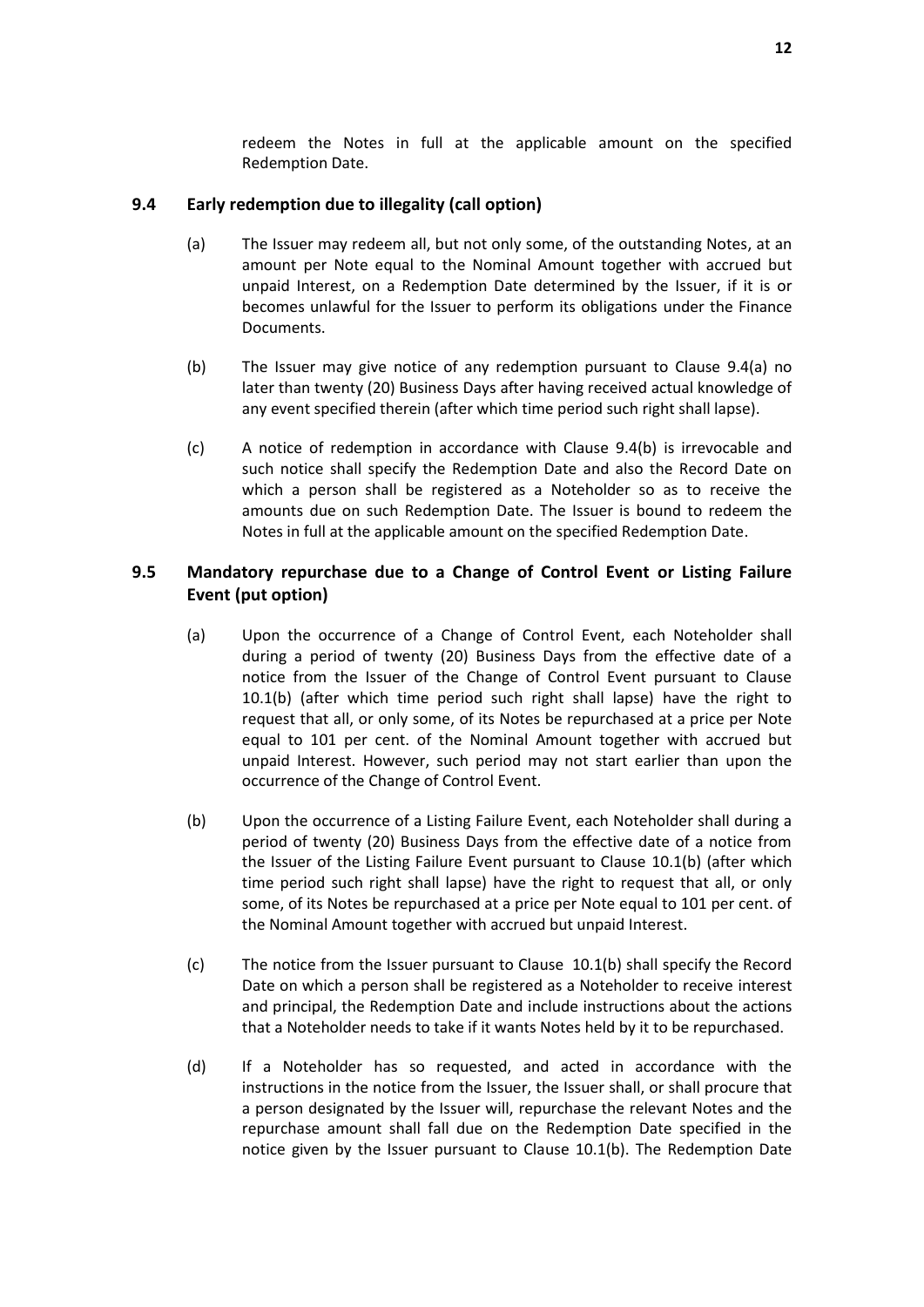must fall no later than forty (40) Business Days from the end of the period referred to in Clause [9.5\(a\).](#page-13-2)

- (e) The Issuer shall comply with the requirements of any applicable securities laws or regulations in connection with the repurchase of Notes. To the extent that the provisions of such laws and regulations conflict with the provisions in this Clause [9.5,](#page-13-2) the Issuer shall comply with the applicable securities laws and regulations and will not be deemed to have breached its obligations under this Clause [9.5](#page-13-2) by virtue of the conflict.
- (f) Any Notes repurchased by the Issuer pursuant to this Clause [9.5](#page-13-2) may at the Issuer's discretion be retained or sold (but may not be cancelled).
- (g) The Issuer shall not be required to repurchase any Notes pursuant to this Clause [9.5,](#page-13-2) if a third party in connection with the occurrence of a Change of Control Event offers to purchase the Notes in the manner and on the terms set out in this Clause [9.5](#page-13-2) (or on terms more favourable to the Noteholders) and purchases all Notes validly tendered in accordance with such offer. If Notes tendered are not purchased with the time limits stipulated in this Clause [9.5,](#page-13-2) the Issuer shall repurchase any such Notes within five (5) Business Days after the expiry of the time limit.
- (h) No repurchase of Notes pursuant to this Clause [9.5](#page-13-2) shall be required if the Issuer has given notice of a redemption pursuant to Claus[e 9.3](#page-12-3) (*Voluntary total redemption(call option)*) provided that such redemption is duly exercised.

#### <span id="page-14-0"></span>**9.6 Mandatory Redemption due to a Restricted Disposal**

- (a) The Issuer shall procure that no less than ninety (90) per cent. of all Net Disposal Proceeds resulting from a Restricted Disposal are either:
	- (i) applied or reinvested or committed (under a binding contractual arrangement) to be applied or reinvested, by the relevant seller, in the purchase of assets to be used in line with the business of the Group or used for capital expenditures, in each case within 365 days of receipt of such Net Disposal Proceeds;
	- (ii) used to repay or prepay Financial Indebtedness (provided that such Financial Indebtedness repaid or prepaid may not be subsequently reborrowed) owing by any Group Company no later than three (3) months after the expiry of the 365 day-period referred to in subparagraph (i); or
	- (iii) used to make a partial redemption of the Notes no later than on the first Interest Payment Date after the expiry of the time periods referred to in sub-paragraph (ii).
- <span id="page-14-1"></span>(b) A partial redemption in accordance with Clause [9.6\(a\)](#page-14-0) shall reduce the Nominal Amount of each Note *pro rata* (rounded down to the nearest SEK 1,000) (the "**Redemption Amount**"). For the avoidance of doubt, a partial redemption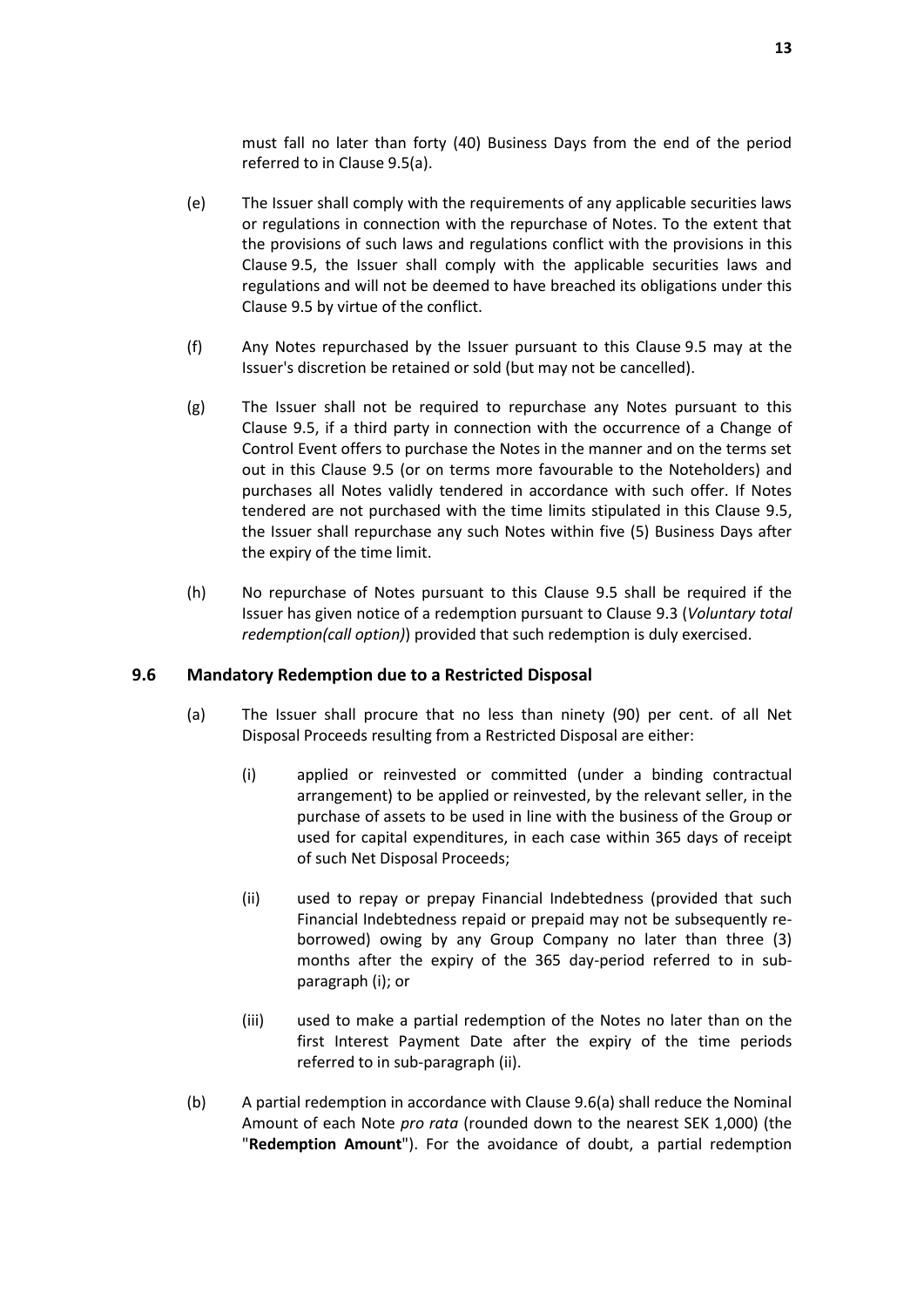shall not occur where the amount to be repaid *pro rata* per Note is less than SEK 1,000.

(c) The redemption price per Note shall be 101 per cent. of the Nominal Amount redeemed plus accrued but unpaid Interest on the Redeemed Amount.

# <span id="page-15-0"></span>**10. Information to Noteholders**

#### <span id="page-15-2"></span>**10.1 Information from the Issuer**

- (a) The Issuer will make the following information available to the Noteholders by way of press release and by publication on the website of the Group:
	- (i) as soon as the same become available, but in any event within four (4) months after the end of each financial year, its audited consolidated financial statements for that financial year prepared in accordance with the Accounting Principles;
	- (ii) as soon as the same become available, but in any event within two (2) months after the end of each quarter of its financial year, its unaudited consolidated financial statements or the year-end report (*bokslutskommuniké*) (as applicable) for such period prepared in accordance with the Accounting Principles;
	- (iii) as soon as practicable following an acquisition or disposal of Notes by a Group Company, the aggregate Nominal Amount held by Group Companies; and
	- (iv) any other information required by the Swedish Securities Markets Act (*lag (2007:582) om värdepappersmarknaden*) and the rules and regulations of the Regulated Market on which the Notes are registered and admitted to trading.
- <span id="page-15-1"></span>(b) The Issuer shall immediately notify the Noteholders and the Agent upon becoming aware of the occurrence of a Change of Control Event or a Listing Failure Event. A notice may be given in advance of the occurrence of such event, conditioned upon the occurrence thereof.
- (c) If the Agent is investigating an event or circumstance which it reasonably believes is an Event of Default or which would (with the expiry of a grace period, the giving of notice or any combination of any of the foregoing) constitute an Event of Default, the Issuer shall within 30 days from the Agent's request submit a compliance certificate to the Agent. Such compliance certificate shall be in a form agreed between the Issuer and the Agent and shall contain (i) a confirmation that no Event of Default has occurred (or if an Event of Default has occurred, what steps have been taken to remedy it), and (ii) copies of any notices sent to the Regulated Market on which the Notes are listed.
- (d) The Issuer shall immediately notify the Agent (with full particulars) upon becoming aware of the occurrence of any event or circumstance which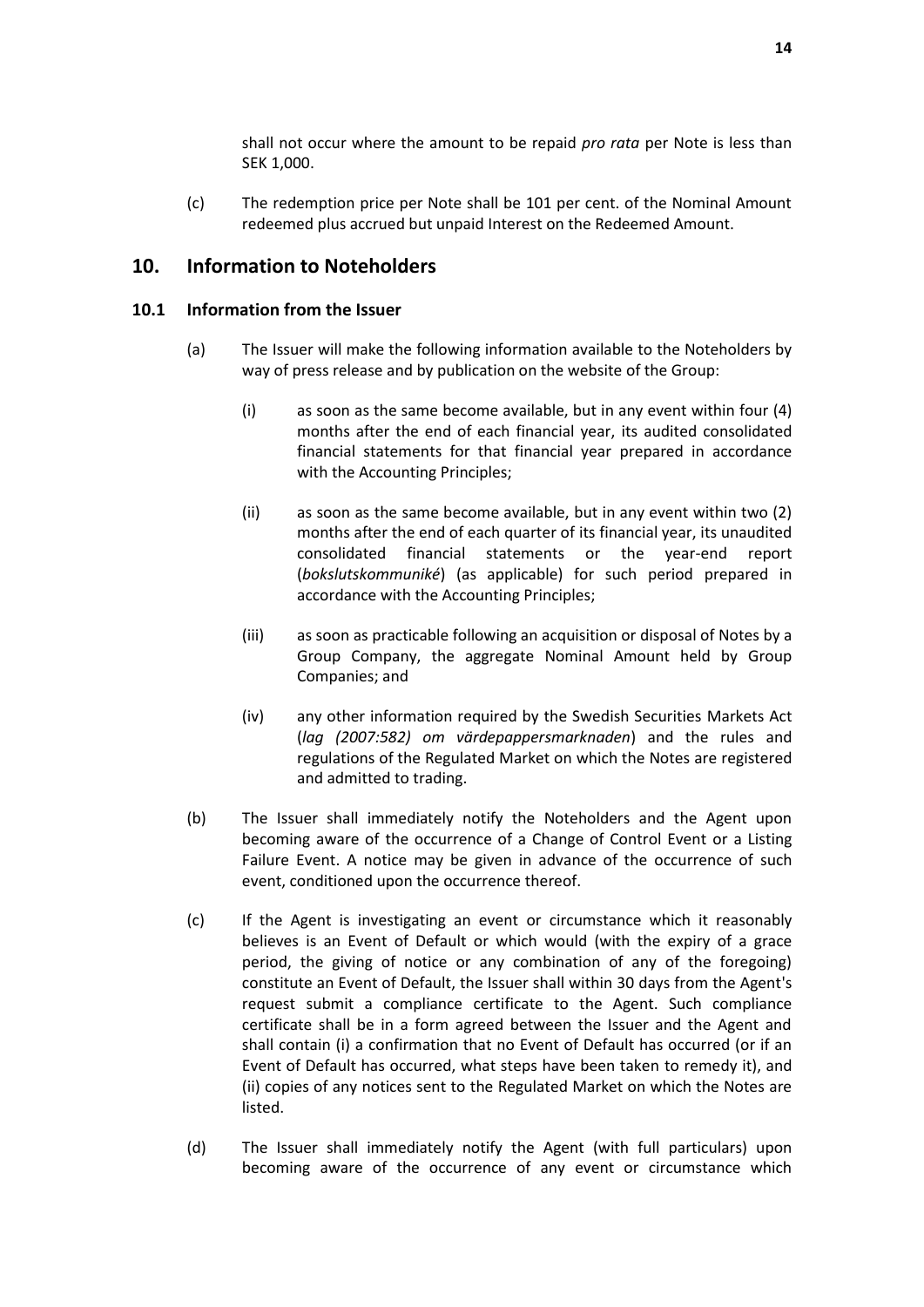constitutes an Event of Default, or any event or circumstance which would (with the expiry of a grace period, the giving of notice or any combination of any of the foregoing) constitute an Event of Default, and shall provide the Agent with such further information as it may reasonably request in writing following receipt of such notice. Should the Agent not receive such information, the Agent is entitled to assume that no such event or circumstance exists or can be expected to occur, provided that the Agent does not have actual knowledge of such event or circumstance.

<span id="page-16-0"></span>(e) The Issuer is only obliged to inform the Agent according to this Clause [10.1](#page-15-2) if informing the Agent would not conflict with any applicable laws or the rules and regulations of a securities market on which any securities of the Issuer is listed. If such a conflict would exist pursuant to the rules and regulation of such securities market or otherwise, the Issuer shall however be obliged to either seek approval from the relevant securities market or undertake other reasonable measures, including entering into a non-disclosure agreement with the Agent, in order to be able to timely inform the Agent according to this Claus[e 10.1.](#page-15-2)

#### **10.2 Information from the Agent**

- (a) The Agent is entitled to disclose to the Noteholders any event or circumstance directly or indirectly relating to the Issuer or the Notes. Notwithstanding the foregoing, the Agent may, if it considers it to be beneficial to the interests of the Noteholders, delay disclosure or refrain from disclosing certain information, other than in respect of an Event of Default that has occurred and is continuing, and comply with a non-disclosure agreement entered into pursuant to Clause [10.1\(e\).](#page-16-0)
- (b) If a committee representing the Noteholders' interests under the Finance Documents has been appointed by the Noteholders in accordance with Clause [14](#page-22-0) (*Decisions by Noteholders*), the members of such committee may agree with the Issuer not to disclose information received from any Group Company, provided that it, in the reasonable opinion of such members, is beneficial to the interests of the Noteholders. The Agent shall be a party to such agreement and receive the same information from the Issuer as the members of the committee.

#### **10.3 Information among the Noteholders**

Upon request by a Noteholder, the Agent shall promptly distribute to the Noteholders any information from such Noteholder which relates to the Notes. The Agent may require that the requesting Noteholder reimburses any costs or expenses incurred, or to be incurred, by the Agent in doing so (including a reasonable fee for the work of the Agent) before any such information is distributed.

#### <span id="page-16-1"></span>**10.4 Publication of Finance Documents**

(a) The latest version of these Terms and Conditions (including any document amending these Terms and Conditions) shall be available on the websites of the Group and the Agent.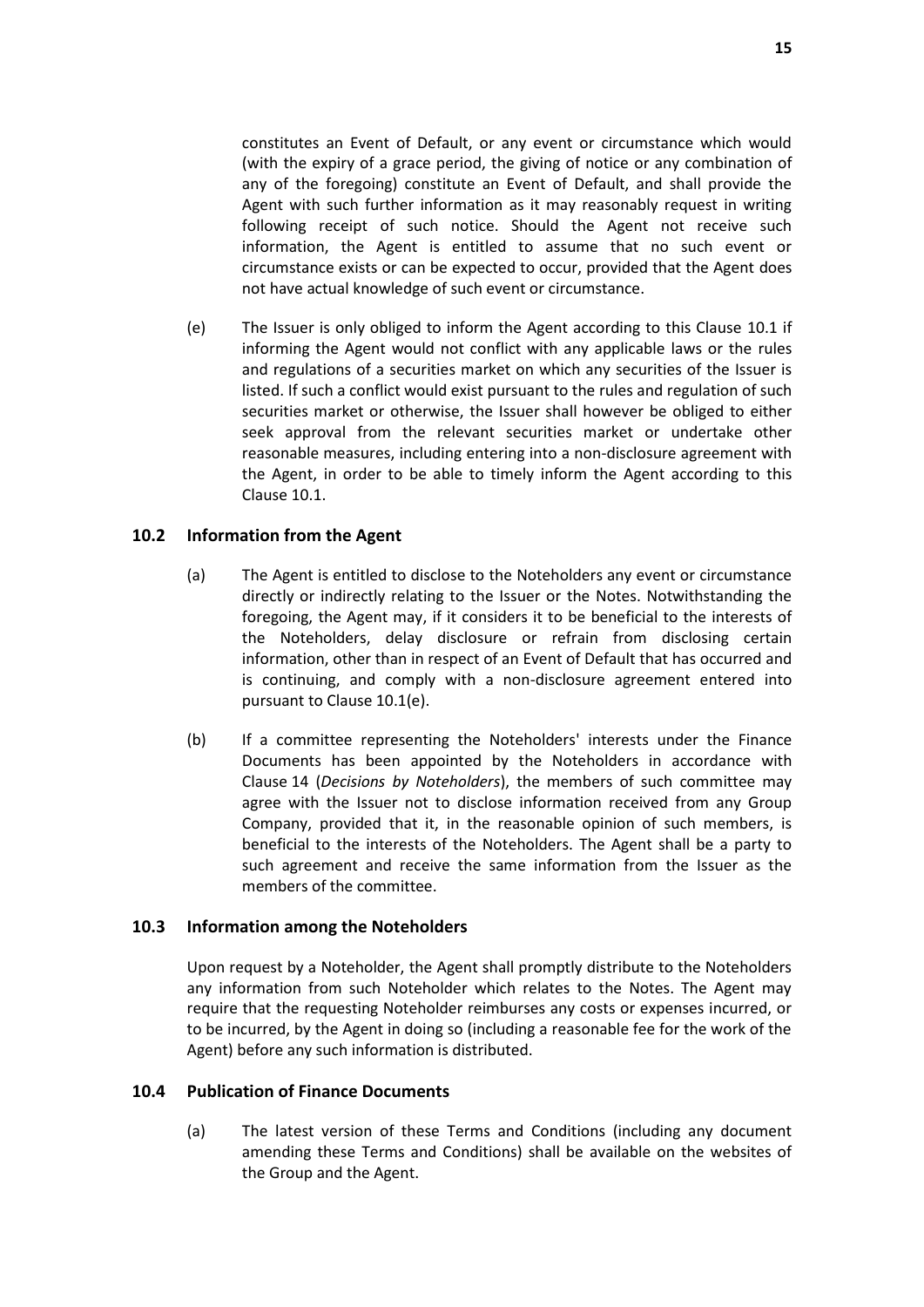(b) The latest versions of the Finance Documents shall be available to the Noteholders at the office of the Agent during normal business hours.

### <span id="page-17-0"></span>**11. General Undertakings**

#### **11.1 General**

The Issuer undertakes to (and shall, where applicable, procure that each other Group Company will) comply with the undertakings set out in this Clause [11](#page-17-0) for as long as any Note remain outstanding.

#### **11.2 Nature of Business**

The Issuer shall procure that no substantial change is made to the general nature of the business carried on by the Group as of the First Issue Date.

#### **11.3 Distributions**

- (a) The Issuer shall not:
	- (i) declare, make or pay any dividend or any other distribution in cash or in kind on or in respect of its share capital other than dividends or distributions (A) made in respect of any employee share purchase or share option scheme or (B) requested by a minority of shareholders in accordance with the Swedish Companies Act (*aktiebolagslagen (2005:551)*);
	- (ii) repurchase any of its own shares other than in connection with any employee share purchase or share option scheme; or
	- (iii) redeem its share capital or other restricted equity with repayment to its shareholders.
- <span id="page-17-1"></span>(b) Notwithstanding paragraph (a), the Issuer may make such transfer of value to its shareholders in an aggregate amount in any financial year (including the transfer of value in question) not exceeding fifty (50) per cent. of the Group's consolidated net profit for the previous financial year, if at the time of such payment:
	- (i) no Event of Default is continuing, or would occur as a result from such restricted payment; and
	- (ii) such transfer of value is permitted by law.
- (c) Notwithstanding paragraphs (a) and (b), provided that no Event of Default is continuing, or would occur as a result from such restricted payment, the Issuer may always pay dividends in respect of or redeem:
	- (i) any preference shares (*preferensaktier*) issued by it and/or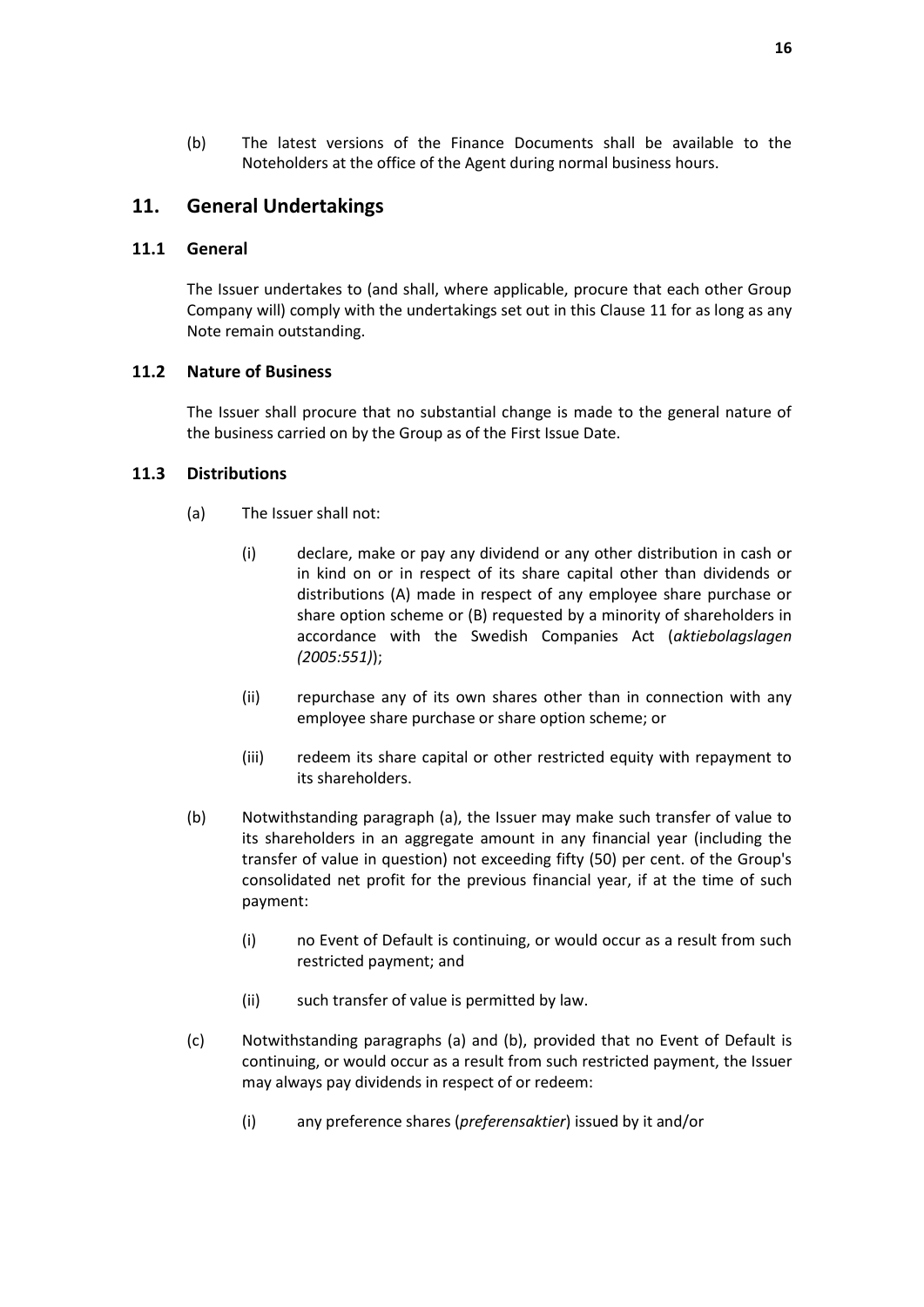(ii) any other financial product or instrument (other than common shares (*stamaktier*), to which [11.3\(b\)](#page-17-1) above shall apply) issued by it whether or not such financial product or instrument constitutes share capital.

#### **11.4 New Debt Instruments**

The Issuer shall not, and shall ensure that no other Group Company will issue any Unsecured Debt Instruments with a final maturity date prior to the Final Maturity Date.

#### **11.5 Authorisations**

The Issuer shall procure that licences and permits of the Group (taken as a whole) to operate regular air traffic are in full force and effect if failure to effect those licences or permits has or is reasonably likely to have a detrimental effect on the interests of the Noteholders.

#### **11.6 Maintaining the Rating**

The Issuer shall maintain a corporate rating with Standard & Poor or Moody's or any other rating agency of international repute.

#### <span id="page-18-1"></span>**11.7 Listing of the Notes**

The Issuer shall use its best efforts to ensure that:

- (a) the Initial Notes are registered and admitted to trading on the corporate bond list of Nasdaq Stockholm or another Regulated Market within 60 calendar days after the First Issue Date and with an intention to complete such listing within 30 calendar days after the First Issue Date;
- (b) any Subsequent Notes are registered and admitted to trading on the corporate bond list of Nasdaq Stockholm or another Regulated Market as applicable within 30 calendar days after the issuance of such Subsequent Notes; and
- <span id="page-18-0"></span>(c) that the Notes, once registered and admitted to trading on the corporate bond list of Nasdaq Stockholm or any other Regulated Market, continue to be registered and admitted to trading thereon for as long as any Note is outstanding (however, taking into account the rules and regulations of the applicable Regulated Market and the CSD (in each case as amended from time to time) preventing trading in the Notes in close connection to the redemption of the Notes).

#### **11.8 Undertakings relating to the Agency Agreement**

- (a) The Issuer shall, in accordance with the Agency Agreement:
	- (i) pay fees to the Agent;
	- (ii) indemnify the Agent for costs, losses and liabilities;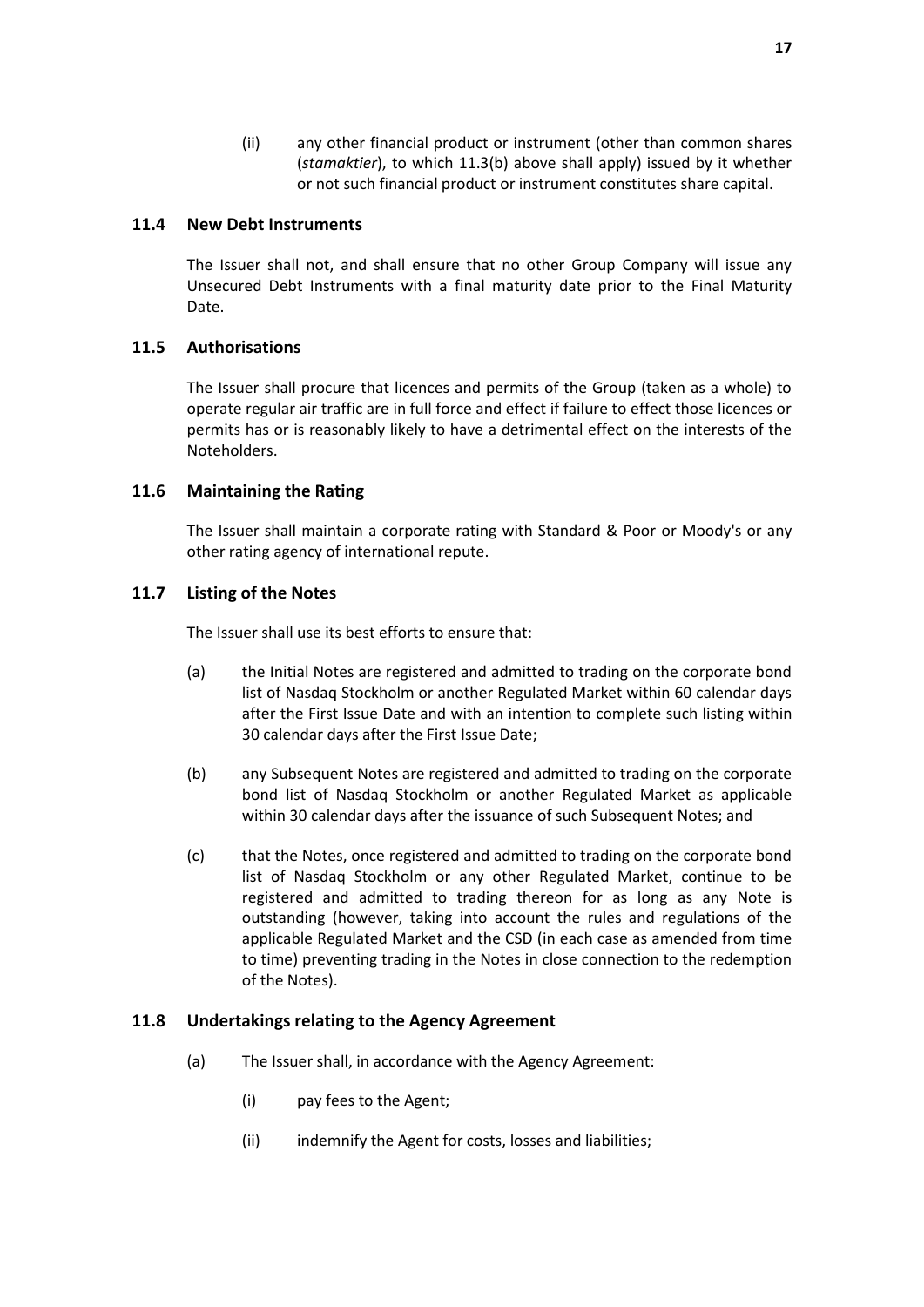- (iv) not act in a way which would give the Agent a legal or contractual right to terminate the Agency Agreement.
- (b) The Issuer and the Agent shall not agree to amend any provisions of the Agency Agreement without the prior consent of the Noteholders if the amendment would be detrimental to the interests of the Noteholders.

### **11.9 CSD related undertakings**

The Issuer shall keep the Notes affiliated with a CSD and comply with all applicable CSD Regulations.

# <span id="page-19-1"></span><span id="page-19-0"></span>**12. Events of Default and Acceleration of the Notes**

- (a) The Agent is entitled to, and shall following a demand in writing from a Noteholder (or Noteholders) representing at least 33.33 per cent. of the Adjusted Nominal Amount (such demand may only be validly made by a person who is a Noteholder on the Business Day immediately following the day on which the demand is received by the Agent and shall, if made by several Noteholders, be made by them jointly) or following an instruction given pursuant to Clause [12\(d\),](#page-19-0) on behalf of the Noteholders (i) by notice to the Issuer, declare all, but not only some, of the outstanding Notes due and payable together with any other amounts payable under the Finance Documents, immediately or at such later date as the Agent determines, and (ii) exercise any or all of its rights, remedies, powers and discretions under the Finance Documents, if:
	- (i) the Issuer does not pay on the due date any amount payable by it under the Finance Documents, unless the non-payment:
		- (A) is caused by technical or administrative error; and
		- (B) is remedied within three (3) Business Days (in the case of a failure to pay principal or Interest) or five (5) Business Days (in the case of any other payment), in each case from the due date;
	- (ii) the Issuer does not comply with any terms or conditions of the Finance Documents to which it is a party (other than those terms referred to in sub-paragraph (i) above or set out in Clause [11.7](#page-18-1) [\(Listing of the Notes\)](#page-18-1)), unless the non-compliance:
		- (A) is capable of remedy; and
		- (B) is remedied within fifteen (15) Business Days of the earlier of the Agent giving notice and the Issuer becoming aware of the non-compliance;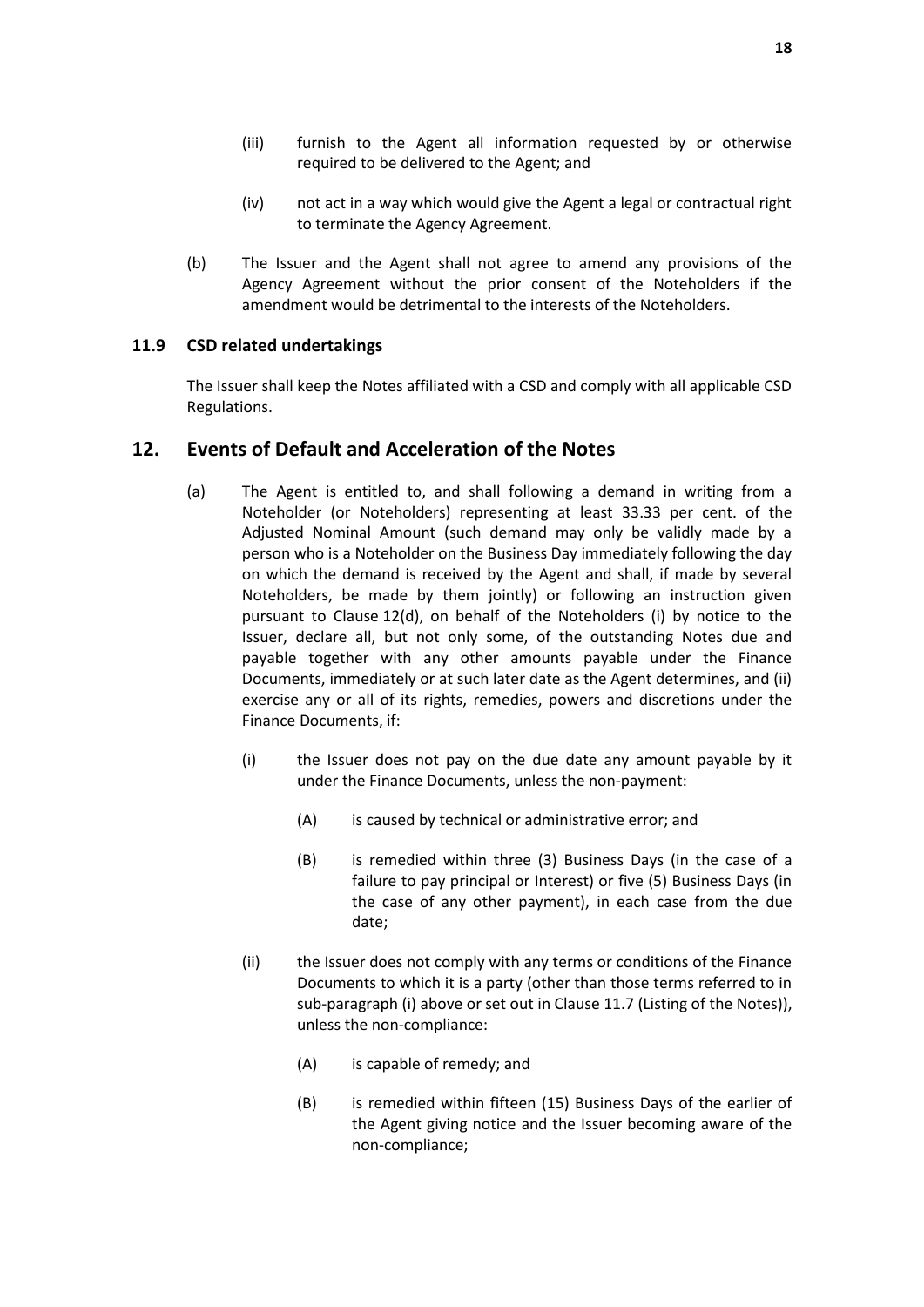- (iii) any Finance Document becomes invalid, ineffective or varied (other than in accordance with the provisions of the Finance Documents), and such invalidity, ineffectiveness or variation has a detrimental effect on the interests of the Noteholders;
- (iv) any Material Group Company is, or is deemed for the purposes of any applicable law to be, Insolvent;
- (v) any attachment, sequestration, distress or execution, or any analogous process in any jurisdiction, affects any asset of a Material Group Company having an aggregate value of USD 10,000,000 and is not discharged within thirty (30) Business Days of such proceedings having commenced, provided that there shall not be an Event of Default for so long as such proceedings are being contested in good faith; or
- (vi) any Financial Indebtedness of any Group Company is declared to be or otherwise becomes due and payable prior to its specified maturity as a result of an event of default (however described), provided that no Event of Default will occur under this Clause [12](#page-19-0) (i) if the aggregate amount of Financial Indebtedness declared to be or otherwise becoming due and payable is less than USD 10,000,000 or (ii) in relation to any Financial Indebtedness relating to any derivative transaction unless the relevant Group Company is the defaulting party under the relevant hedging arrangement or treasury transaction.
- (b) The Agent may not accelerate the Notes in accordance with Clause [12\(a\)](#page-19-1) by reference to a specific Event of Default if it is no longer continuing or if it has been decided, on a Noteholders Meeting or by way of a Written Procedure, to waive such Event of Default (temporarily or permanently).
- (c) The Agent shall notify the Noteholders of an Event of Default within five (5) Business Days of the date on which the Agent received actual knowledge of that an Event of Default has occurred and is continuing. The Agent shall always be entitled to take the time necessary to consider whether an occurred event constitutes an Event of Default.
- (d) If the Noteholders instruct the Agent to accelerate the Notes, the Agent shall promptly declare the Notes due and payable and take such actions as may, in the opinion of the Agent, be necessary or desirable to enforce the rights of the Noteholders under the Finance Documents, unless the relevant Event of Default is no longer continuing.
- (e) If the right to accelerate the Notes is based upon a decision of a court of law, an arbitration tribunal or a government authority, it is not necessary that the decision has become enforceable under law or that the period of appeal has expired in order for cause of acceleration to be deemed to exist.
- (f) In the event of an acceleration of the Notes in accordance with this Clause [12,](#page-19-0) the Issuer shall redeem all Notes at an amount equal to the redemption amount specified in Clause [9.3](#page-12-3) (*[Voluntary total redemption \(call option\)](#page-12-3)*), as applicable considering when the acceleration occurs, and in respect of any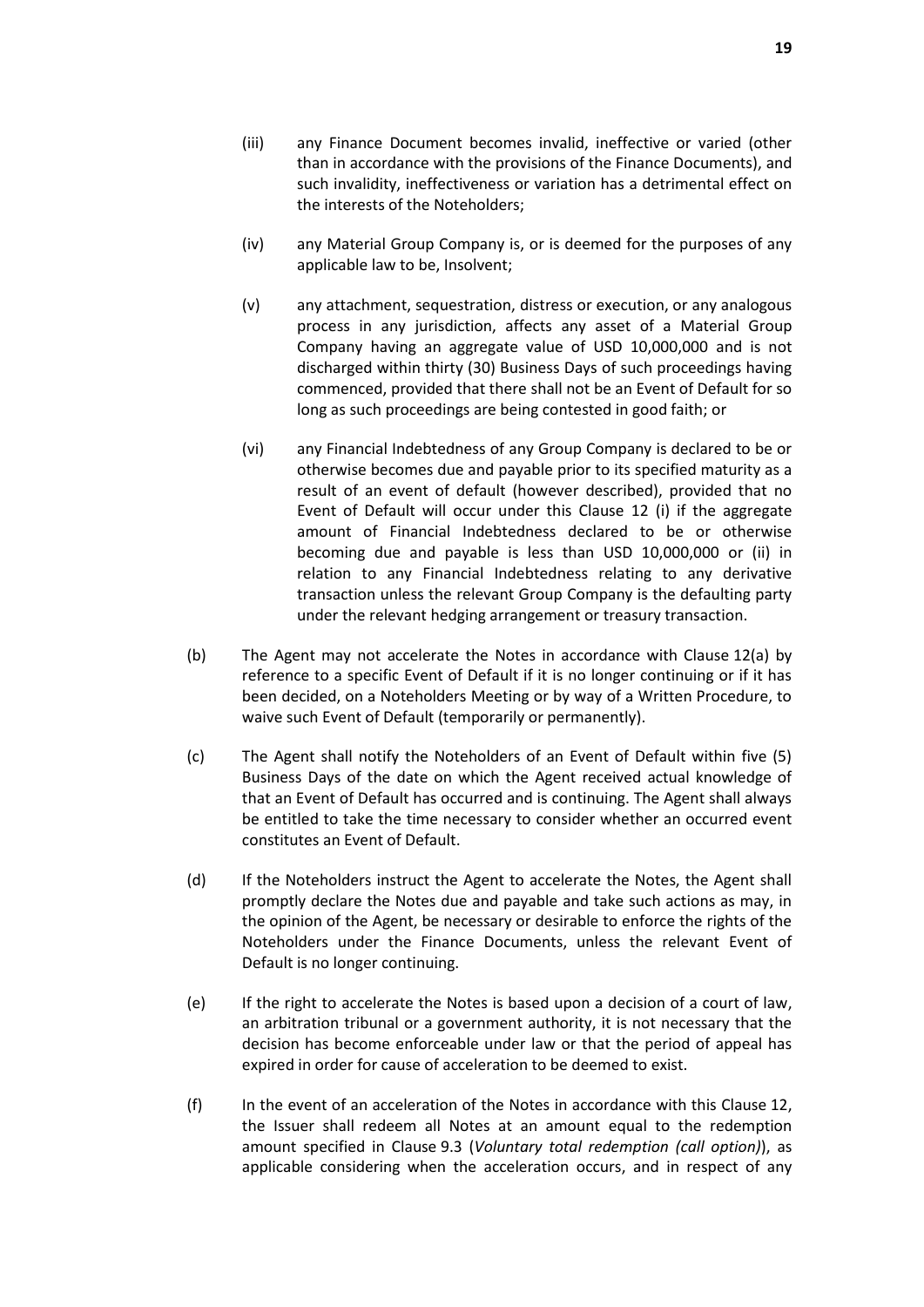redemption prior to (and excluding) the First Call Date, at an amount per Note acceptable to the Noteholders.

# <span id="page-21-0"></span>**13. Distribution of Proceeds**

- <span id="page-21-1"></span>(a) All payments by the Issuer relating to the Notes and the Finance Documents, and all payments by the SAS Consortium under the Guarantee, following an acceleration of the Notes in accordance with Clause [12](#page-19-0) (*[Events of Default and](#page-19-0) [Acceleration of the Notes](#page-19-0)*) shall be distributed in the following order of priority, in accordance with the instructions of the Agent:
	- (i) first, in or towards payment *pro rata* of (i) all unpaid fees, costs, expenses and indemnities payable by the Issuer to the Agent in accordance with the Agency Agreement (other than any indemnity given for liability against the Noteholders), (ii) other costs, expenses and indemnities relating to the acceleration of the Notes, or the protection of the Noteholders' rights as may have been incurred by the Agent, (iii) any costs incurred by the Agent for external experts that have not been reimbursed by the Issuer in accordance with Clause [18.2\(e\),](#page-28-0) and (iv) any costs and expenses incurred by the Agent in relation to a Noteholders' Meeting or a Written Procedure that have not been reimbursed by the Issuer in accordance with Clause [14\(o\);](#page-25-1)
	- (ii) secondly, in or towards payment *pro rata* of accrued but unpaid Interest under the Notes (Interest due on an earlier Interest Payment Date to be paid before any Interest due on a later Interest Payment Date);
	- (iii) thirdly, in or towards payment *pro rata* of any unpaid principal under the Notes; and
	- (iv) fourthly, in or towards payment *pro rata* of any other costs or outstanding amounts unpaid under the Finance Documents.

Any excess funds after the application of proceeds in accordance with subparagraphs (i) to (iv) above shall be paid to the Issuer.

- (b) If a Noteholder or another party has paid any fees, costs, expenses or indemnities referred to in Clause [13\(a\)\(i\),](#page-21-1) such Noteholder or other party shall be entitled to reimbursement by way of a corresponding distribution in accordance with Claus[e 13\(a\)\(i\).](#page-21-1)
- (c) Funds that the Agent receives (directly or indirectly) in connection with the acceleration of the Notes constitute escrow funds (*redovisningsmedel*) and must be held on a separate interest-bearing account on behalf of the Noteholders and the other interested parties. The Agent shall arrange for payments of such funds in accordance with this Clause [13](#page-21-0) as soon as reasonably practicable.
- (d) If the Issuer or the Agent shall make any payment under this Clause [13,](#page-21-0) the Issuer or the Agent, as applicable, shall notify the Noteholders of any such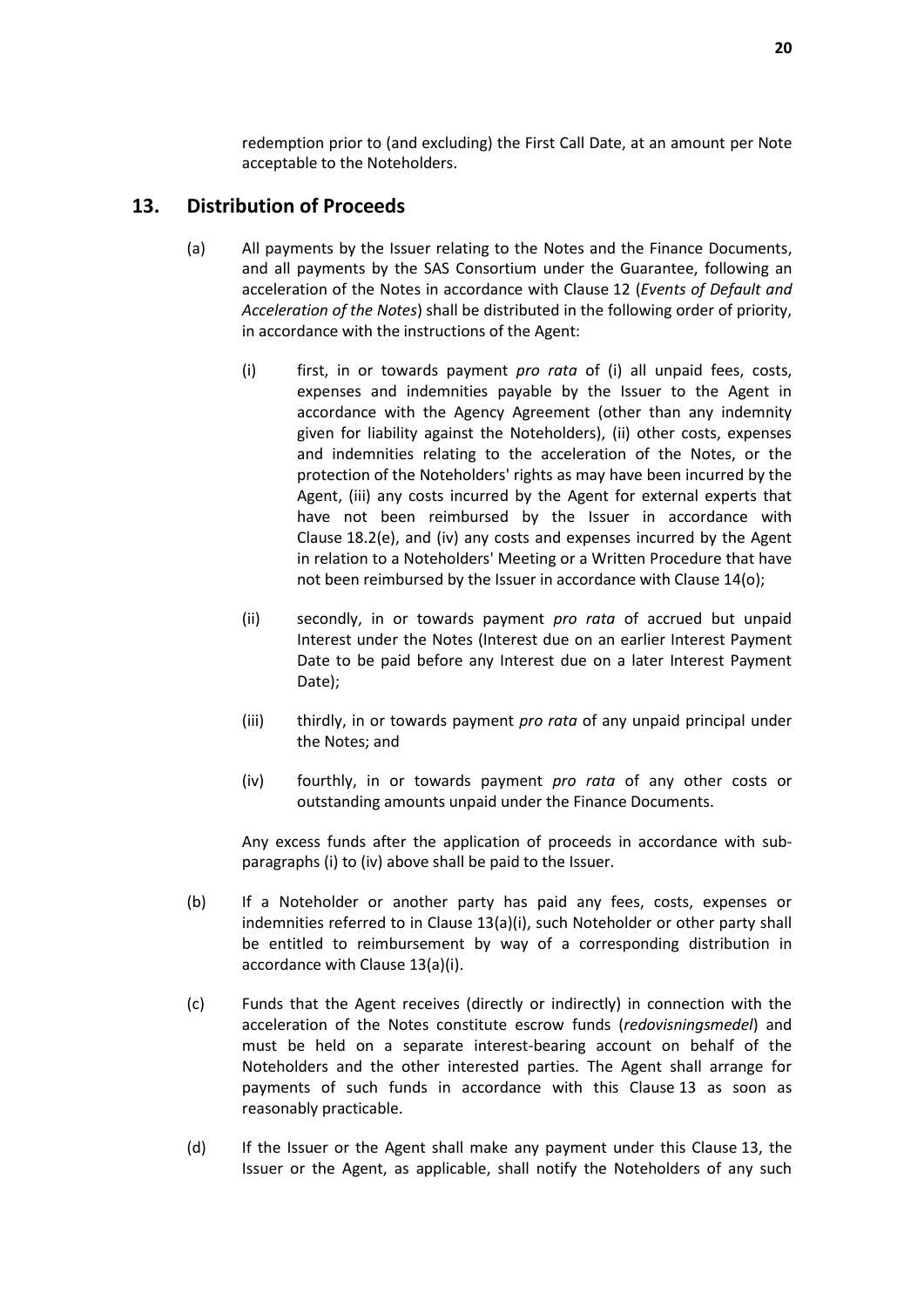payment at least fifteen (15) Business Days before the payment is made. The notice from the Issuer shall specify the Redemption Date and also the Record Date on which a person shall be registered as a Noteholder so as to receive the amounts due on such Redemption Date. Notwithstanding the foregoing, for any Interest due but unpaid the Record Date specified in Clause [7\(a\)](#page-10-3) shall apply and for any partial redemption in accordance with Clause [9.6\(a\)\(iii\)](#page-14-1) due but not made, the Record Date as specified in Claus[e 9.6\(a\)\(iii\)](#page-14-1) should apply.

### <span id="page-22-0"></span>**14. Decisions by Noteholders**

- (a) A request by the Agent for a decision by the Noteholders on a matter relating to the Finance Documents shall (at the option of the Agent) be dealt with at a Noteholders' Meeting or by way of a Written Procedure.
- (b) Any request from the Issuer or a Noteholder (or Noteholders) representing at least ten (10) per cent. of the Adjusted Nominal Amount (such request may only be validly made by a person who is a Noteholder on the Business Day immediately following the day on which the request is received by the Agent and shall, if made by several Noteholders, be made by them jointly) for a decision by the Noteholders on a matter relating to the Finance Documents shall be directed to the Agent and dealt with at a Noteholders' Meeting or by way a Written Procedure, as determined by the Agent. The person requesting the decision may suggest the form for decision making, but if it is in the Agent's opinion more appropriate that a matter is dealt with at a Noteholders' Meeting than by way of a Written Procedure, it shall be dealt with at a Noteholders' Meeting.
- (c) The Agent may refrain from convening a Noteholders' Meeting or instigating a Written Procedure if (i) the suggested decision must be approved by any person in addition to the Noteholders and such person has informed the Agent that an approval will not be given, or (ii) the suggested decision is not in accordance with applicable laws.
- (d) Should the Agent not convene a Noteholders' Meeting or instigate a Written Procedure in accordance with these Terms and Conditions, without paragraph (c) being applicable, the Issuer or the Noteholder(s) requesting a decision by the Noteholders may convene such Noteholders' Meeting or instigate such Written Procedure, as the case may be, instead. The Issuer or the Issuing Agent shall upon request provide the Issuer or the convening Noteholder(s) with the information available in the debt register (*skuldbok*) kept by the CSD in respect of the Notes in order to convene and hold the Noteholders' Meeting or instigate and carry out the Written Procedure, as the case may be.
- (e) Should the Issuer want to replace the Agent, it may (i) convene a Noteholders' Meeting in accordance with Clause [15\(a\)](#page-25-2) or (ii) instigate a Written Procedure by sending communication in accordance with Clause [16\(a\),](#page-26-1) on both cases with a copy to the Agent. After a request from the Noteholders pursuant to Clause [18.4\(c\),](#page-30-0) the Issuer shall no later than ten (10) Business Days after receipt of such request (or such later date as may be necessary for technical or administrative reasons) convene a Noteholders' Meeting in accordance with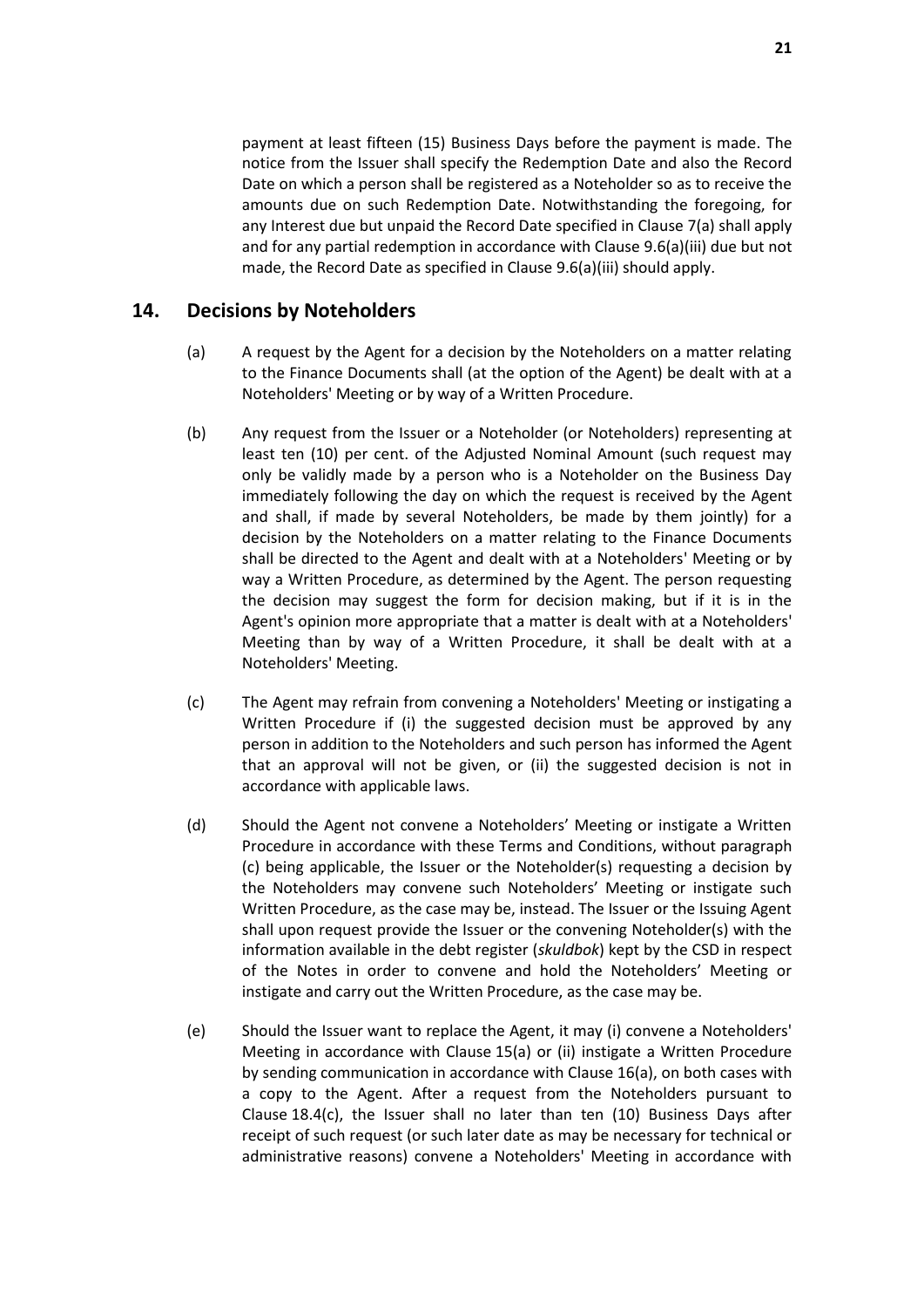Clause [15\(a\).](#page-25-2) The Issuer shall inform the Agent before a notice for a Noteholders' Meeting or communication relating to a Written Procedure where the Agent is proposed to be replaced is sent and shall, on the request of the Agent, append information from the Agent together with the a notice or the communication. If applicable, the Issuing Agent shall provide the Issuer with the information available in the debt register (*skuldbok*) kept by the CSD in respect of the Notes in order to convene and hold the Noteholders' Meeting or instigate and carry out the Written Procedure, as the case may be.

- <span id="page-23-1"></span>(f) Only a person who is, or who has been provided with a power of attorney pursuant to Clause [6](#page-10-0) (*[Right to Act on Behalf of a Noteholder](#page-10-0)*) from a person who is, registered as a Noteholder:
	- (i) on the Business Day specified in the communication pursuant to Clause [15\(b\),](#page-26-2) in respect of a Noteholders' Meeting, or
	- (ii) on the Business Day specified in the communication pursuant to Clause [16\(b\),](#page-26-3) in respect of a Written Procedure,

may exercise voting rights as a Noteholder at such Noteholders' Meeting or in such Written Procedure, provided that the relevant Notes are included in the Adjusted Nominal Amount. Such Business Day specified pursuant to paragraph (i) or (ii) above must fall no earlier than one (1) Business Day after the effective date of the notice or communication, as the case may be.

- <span id="page-23-0"></span>(g) The following matters shall require the consent of Noteholders representing at least eighty (80) per cent. of the Adjusted Nominal Amount for which Noteholders are voting at a Noteholders' Meeting or for which Noteholders reply in a Written Procedure in accordance with the instructions given pursuant to Clause [16\(b\):](#page-26-3)
	- (i) a change to the terms of any of Clause [2\(a\),](#page-8-1) and Clauses [2\(f\)](#page-9-3) t[o 2\(h\);](#page-9-4)
	- (ii) a reduction of the premium payable upon the redemption or repurchase of any Note pursuant to Clause [9](#page-12-0) (*[Redemption and](#page-12-0)  [Repurchase of the Notes](#page-12-0)*);
	- (iii) a change to the Nominal Amount (other than in connection with a partial redemption) or the Interest Rate;
	- (iv) a change to the terms for the distribution of proceeds set out in Clause [13](#page-21-0) (*[Distribution of Proceeds](#page-21-0)*);
	- (v) a release or waiver of the Guarantee;
	- (vi) a change to the terms dealing with the requirements for Noteholders' consent set out in this Clause [14;](#page-22-0)
	- (vii) a change of issuer, an extension of the tenor of the Notes or any delay of the due date for payment of any principal or Interest on the Notes;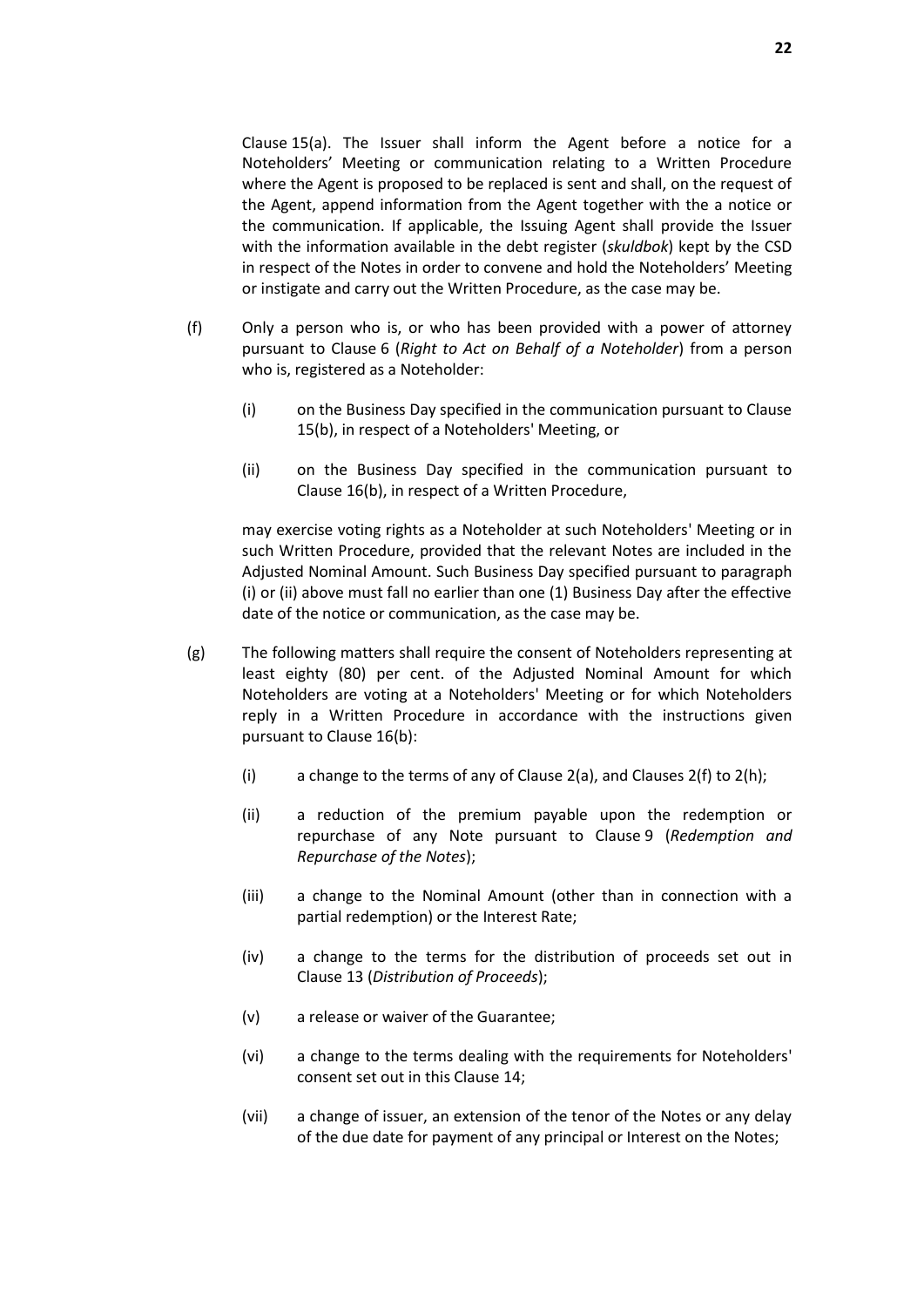- (viii) a mandatory exchange of the Notes for other securities; and
- (ix) early redemption of the Notes, other than upon an acceleration of the Notes pursuant to Clause [12](#page-19-0) (*[Events of Default and Acceleration of the](#page-19-0)  [Notes](#page-19-0)*) or as otherwise permitted or required by these Terms and Conditions.
- <span id="page-24-1"></span>(h) Any matter not covered by Clause  $14(g)$  shall require the consent of Noteholders representing more than 50 per cent. of the Adjusted Nominal Amount for which Noteholders are voting at a Noteholders' Meeting or for which Noteholders reply in a Written Procedure in accordance with the instructions given pursuant to Clause [16\(b\).](#page-26-3) This includes, but is not limited to, any amendment to, or waiver of, the terms of any Finance Document that does not require a higher majority (other than an amendment permitted pursuant to Clause [17\(a\)\(i\)](#page-27-2) or [\(17\(a\)\(ii\)\)](#page-27-3)), an acceleration of the Notes.
- <span id="page-24-0"></span>(i) Quorum at a Noteholders' Meeting or in respect of a Written Procedure only exists if a Noteholder (or Noteholders) representing at least fifty (50) per cent. of the Adjusted Nominal Amount in case of a matter pursuant to Clause [14\(g\),](#page-23-0) and otherwise twenty (20) per cent. of the Adjusted Nominal Amount:
	- (i) if at a Noteholders' Meeting, attend the meeting in person or by telephone conference (or appear through duly authorised representatives); or
	- (ii) if in respect of a Written Procedure, reply to the request.

If a quorum exists for some but not all of the matters to be dealt with at a Noteholders' Meeting or by a Written Procedure, decisions may be taken in the matters for which a quorum exists.

- (j) If a quorum does not exist at a Noteholders' Meeting or in respect of a Written Procedure, the Agent or the Issuer shall convene a second Noteholders' Meeting (in accordance with Clause [15\(a\)\)](#page-25-2) or initiate a second Written Procedure (in accordance with Clause [16\(a\)\)](#page-26-1), as the case may be, provided that the relevant proposal has not been withdrawn by the person(s) who initiated the procedure for Noteholders' consent. For the purposes of a second Noteholders' Meeting or second Written Procedure pursuant to this paragraph (j), the date of request of the second Noteholders' Meeting pursuant to Clause [15\(a\)](#page-25-2) or second Written Procedure pursuant to Clause [16\(a\),](#page-26-1) as the case may be, shall be deemed to be the relevant date when the quorum did not exist. The quorum requirement in Clause [14\(i\)](#page-24-0) shall not apply to such second Noteholders' Meeting or Written Procedure.
- (k) Any decision which extends or increases the obligations of the Issuer or the Agent, or limits, reduces or extinguishes the rights or benefits of the Issuer or the Agent, under the Finance Documents shall be subject to the Issuer's or the Agent's consent, as appropriate. Any amendments to the Guarantee requires the consent of the SAS Consortium.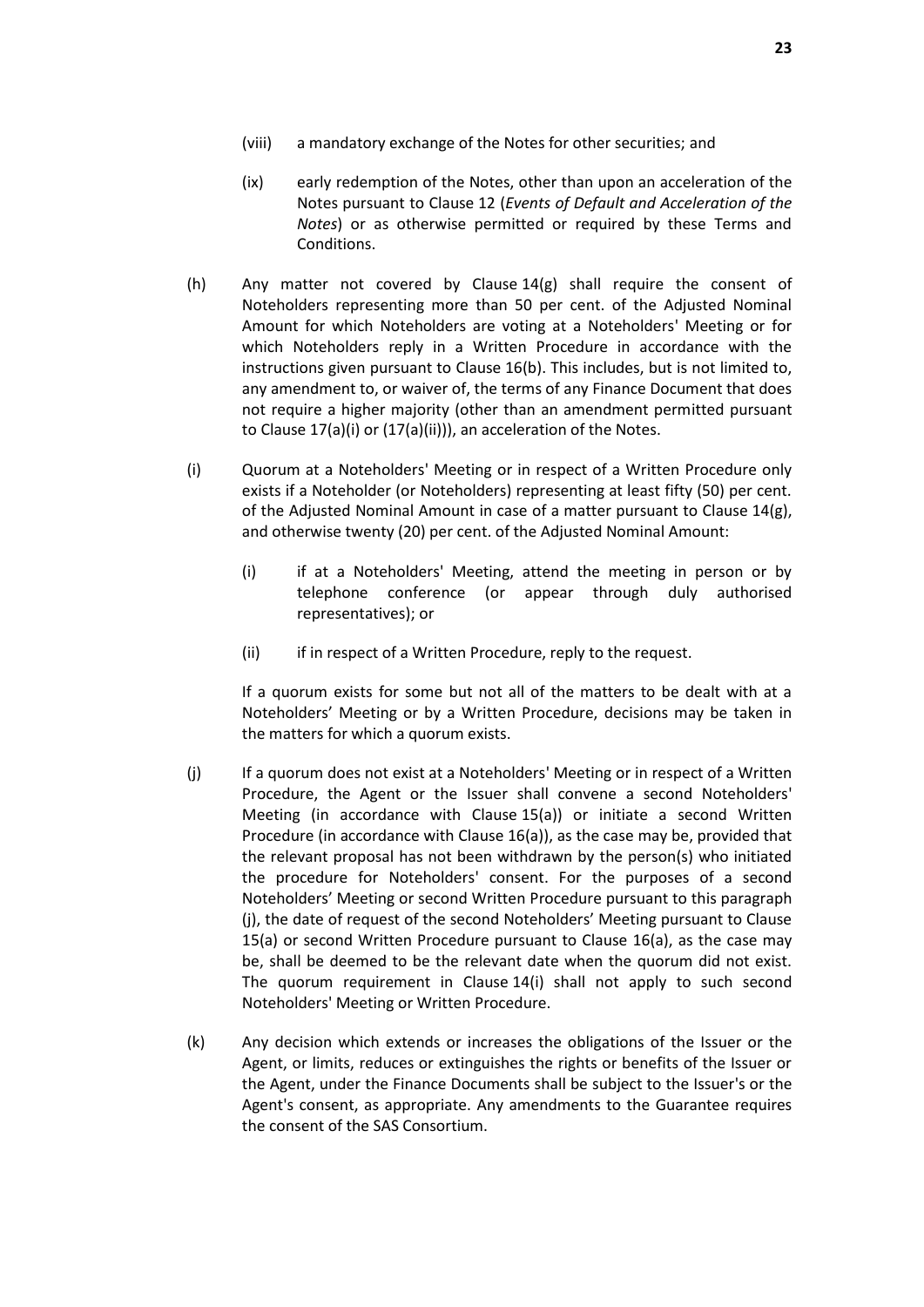- (l) A Noteholder holding more than one Note need not use all its votes or cast all the votes to which it is entitled in the same way and may in its discretion use or cast some of its votes only.
- (m) The Issuer may not, directly or indirectly, pay or cause to be paid any consideration to or for the benefit of any Noteholder for or as inducement to any consent under these Terms and Conditions, unless such consideration is offered to all Noteholders that consent at the relevant Noteholders' Meeting or in a Written Procedure within the time period stipulated for the consideration to be payable or the time period for replies in the Written Procedure, as the case may be.
- (n) A matter decided at a duly convened and held Noteholders' Meeting or by way of Written Procedure is binding on all Noteholders, irrespective of them being present or represented at the Noteholders' Meeting or responding in the Written Procedure. The Noteholders that have not adopted or voted for a decision shall not be liable for any damages that this may cause other Noteholders.
- <span id="page-25-1"></span>(o) All costs and expenses incurred by the Issuer or the Agent for the purpose of convening a Noteholders' Meeting or for the purpose of carrying out a Written Procedure, including reasonable fees to the Agent, shall be paid by the Issuer.
- (p) If a decision shall be taken by the Noteholders on a matter relating to the Finance Documents, the Issuer shall promptly at the request of the Agent provide the Agent with a certificate specifying the number of Notes owned by Group Companies or (to the knowledge of the Issuer) Affiliates, irrespective of whether such person is directly registered as owner of such Notes. The Agent shall not be responsible for the accuracy of such certificate or otherwise be responsible for determining whether a Note is owned by a Group Company or an Affiliate.
- <span id="page-25-3"></span>(q) Information about decisions taken at a Noteholders' Meeting or by way of a Written Procedure shall promptly be sent by notice to each person registered as Noteholder on the date referred to in sub-paragraphs (i) or (ii) of Clause [14\(f\),](#page-23-1) as the case may be, and also be published on the websites of the Group and the Agent, provided that a failure to do so shall not invalidate any decision made or voting result achieved. The minutes from the relevant Noteholders' Meeting or Written Procedure shall at the request of a Noteholder be sent to it by the Issuer or the Agent, as applicable.

# <span id="page-25-2"></span><span id="page-25-0"></span>**15. Noteholders' Meeting**

(a) The Agent shall convene a Noteholders' Meeting as soon as practicable and in any event no later than ten (10) Business Days after receipt of a valid request from the Issuer or the Noteholder(s) (or such later date as may be necessary for technical or administrative reasons) by sending a notice thereof to each person who is registered as a Noteholder on a date selected by the Agent which falls no more than five (5) Business Days prior to the date on which the notice is sent.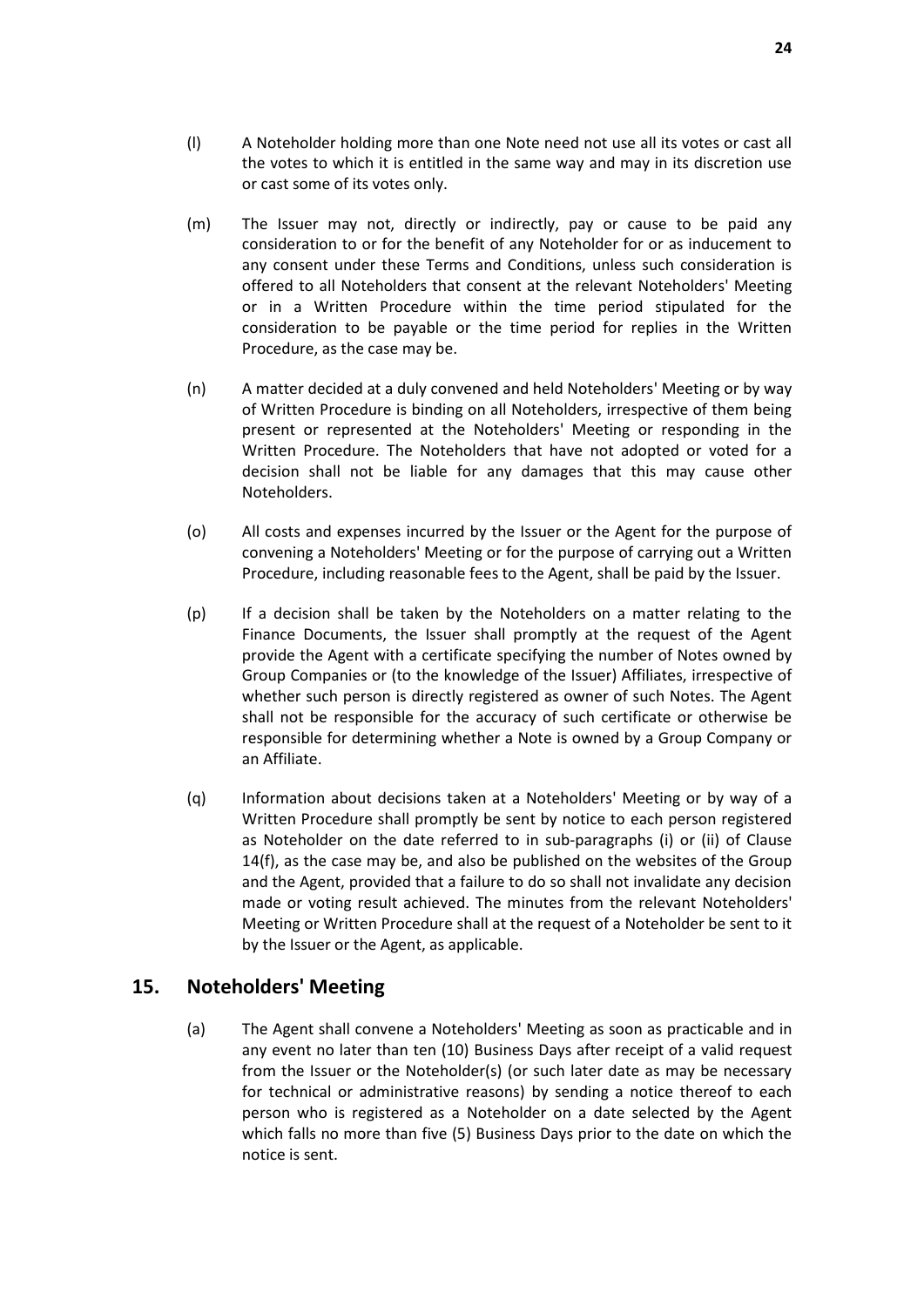- <span id="page-26-2"></span>(b) The notice pursuant to Clause [15\(a\)](#page-25-2) shall include (i) time for the meeting, (ii) place for the meeting, (iii) agenda for the meeting (including each request for a decision by the Noteholders), (iv) the day on which a person must be a Noteholder in order to exercise Noteholders' rights at the Noteholders' Meeting and (v) a form of power of attorney. Only matters that have been included in the notice may be resolved upon at the Noteholders' Meeting. Should prior notification by the Noteholders be required in order to attend the Noteholders' Meeting, such requirement shall be included in the notice.
- (c) The Noteholders' Meeting shall be held no earlier than ten (10) Business Days and no later than thirty (30) Business Days after the effective date of the notice.
- (d) Without amending or varying these Terms and Conditions, the Agent may prescribe such further regulations regarding the convening and holding of a Noteholders' Meeting as the Agent may deem appropriate. Such regulations may include a possibility for Noteholders to vote without attending the meeting in person.

# <span id="page-26-1"></span><span id="page-26-0"></span>**16. Written Procedure**

- (a) The Agent shall instigate a Written Procedure as soon as practicable and in any event no later than ten (10) Business Days after receipt of a valid request from the Issuer or the Noteholder(s) (or such later date as may be necessary for technical or administrative reasons) by sending a communication to each person who is registered as a Noteholder on a date selected by the Agent which falls no more than five (5) Business Days prior to the date on which the communication is sent.
- <span id="page-26-3"></span>(b) A communication pursuant to Clause [16\(a\)](#page-26-1) shall include (i) each request for a decision by the Noteholders, (ii) a description of the reasons for each request, (iii) a specification of the Business Day on which a person must be registered as a Noteholder in order to be entitled to exercise voting rights, (iv) instructions and directions on where to receive a form for replying to the request (such form to include an option to vote yes or no for each request) as well as a form of power of attorney, and (v) the stipulated time period within which the Noteholder must reply to the request (such time period to last at least ten (10) Business Days and not longer than thirty (30) from the effective date of the communication pursuant to Clause [16\(a\)\)](#page-26-1). If the voting shall be made electronically, instructions for such voting shall be included in the communication.
- (c) When consent from Noteholders representing the requisite majority of the total Adjusted Nominal Amount pursuant to Clauses [14\(g\)](#page-23-0) an[d 14\(h\)](#page-24-1) have been received in a Written Procedure, the relevant decision shall be deemed to be adopted pursuant to Clause  $14(g)$  or  $14(h)$ , as the case may be, even if the time period for replies in the Written Procedure has not yet expired.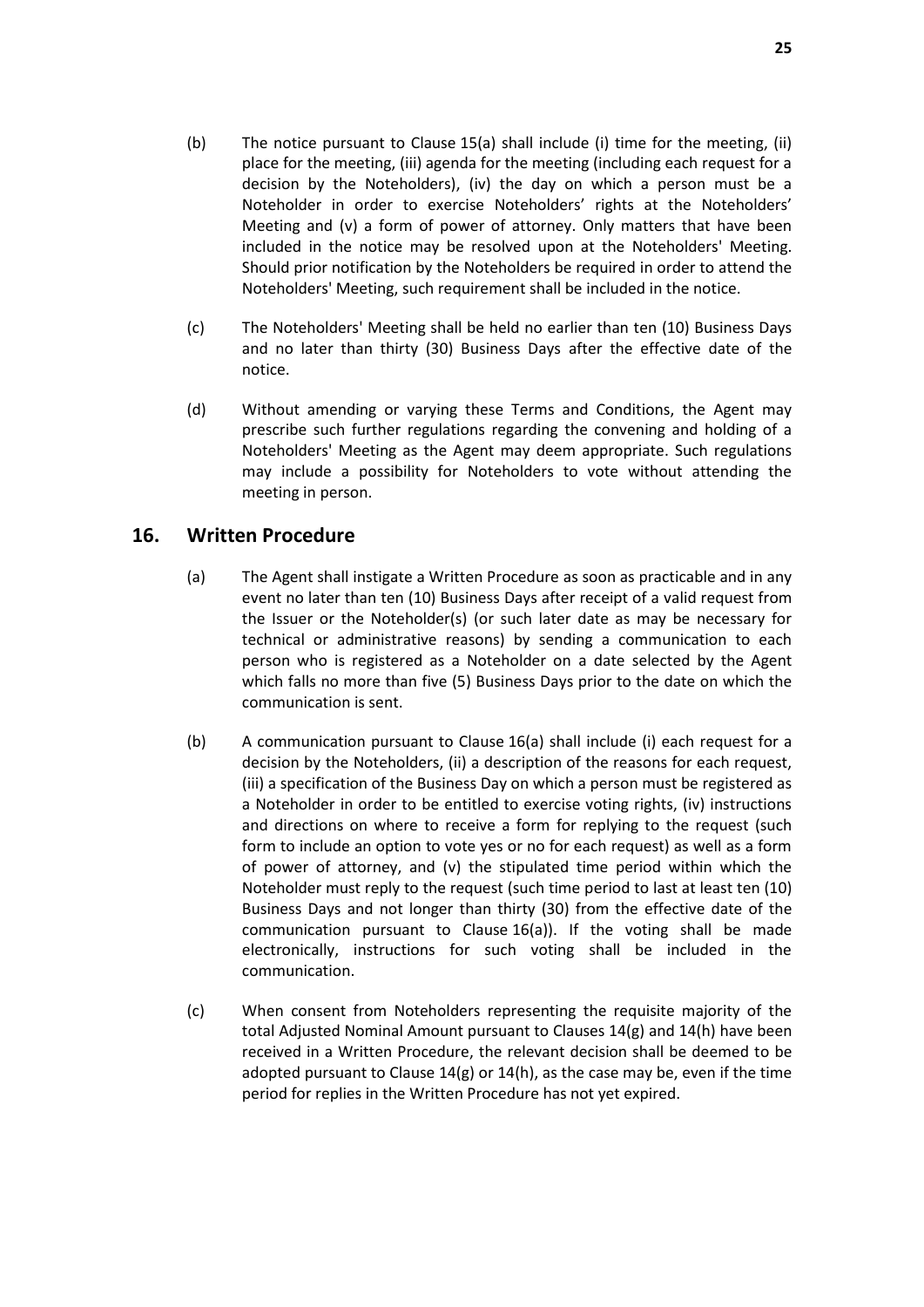# <span id="page-27-4"></span><span id="page-27-0"></span>**17. Amendments and Waivers**

- <span id="page-27-2"></span>(a) The Issuer and the Agent (acting on behalf of the Noteholders) may agree to amend the Finance Documents or waive any provision in a Finance Document, provided that:
	- (i) such amendment or waiver is not detrimental to the interest of the Noteholders as a group, or is made solely for the purpose of rectifying obvious errors and mistakes;
	- (ii) such amendment or waiver is required by applicable law, a court ruling or a decision by a relevant authority; or
	- (iii) such amendment or waiver has been duly approved by the Noteholders in accordance with Clause [14](#page-22-0) (*[Decisions by Noteholders](#page-22-0)*).
- <span id="page-27-3"></span>(b) The consent of the Noteholders is not necessary to approve the particular form of any amendment to the Finance Documents. It is sufficient if such consent approves the substance of the amendment.
- <span id="page-27-6"></span>(c) The Agent shall promptly notify the Noteholders of any amendments or waivers made in accordance with Clause [17\(a\),](#page-27-4) setting out the date from which the amendment or waiver will be effective, and ensure that any amendments to the Finance Documents are published in the manner stipulated in Clause [10.4](#page-16-1) (*Publication of Finance Documents*). The Issuer shall ensure that any amendments to the Finance Documents are duly registered with the CSD and each other relevant organisation or authority.
- (d) An amendment to the Finance Documents shall take effect on the date determined by the Noteholders Meeting, in the Written Procedure or by the Agent, as the case may be.

# <span id="page-27-1"></span>**18. Appointment and Replacement of the Agent**

# **18.1 Appointment of the Agent**

- (a) By subscribing for Notes, each initial Noteholder appoints the Agent to act as its agent in all matters relating to the Notes and the Finance Documents, and authorises the Agent to act on its behalf (without first having to obtain its consent, unless such consent is specifically required by these Terms and Conditions) in any legal or arbitration proceedings relating to the Notes held by such Noteholder including the winding-up, dissolution, liquidation, company reorganisation (*företagsrekonstruktion*) or bankruptcy (*konkurs*) (or its equivalent in any other jurisdiction) of the Issuer. By acquiring Notes, each subsequent Noteholder confirms such appointment and authorisation for the Agent to act on its behalf.
- <span id="page-27-5"></span>(b) Each Noteholder shall immediately upon request provide the Agent with any such documents, including a written power of attorney (in form and substance satisfactory to the Agent), that the Agent deems necessary for the purpose of exercising its rights and/or carrying out its duties under the Finance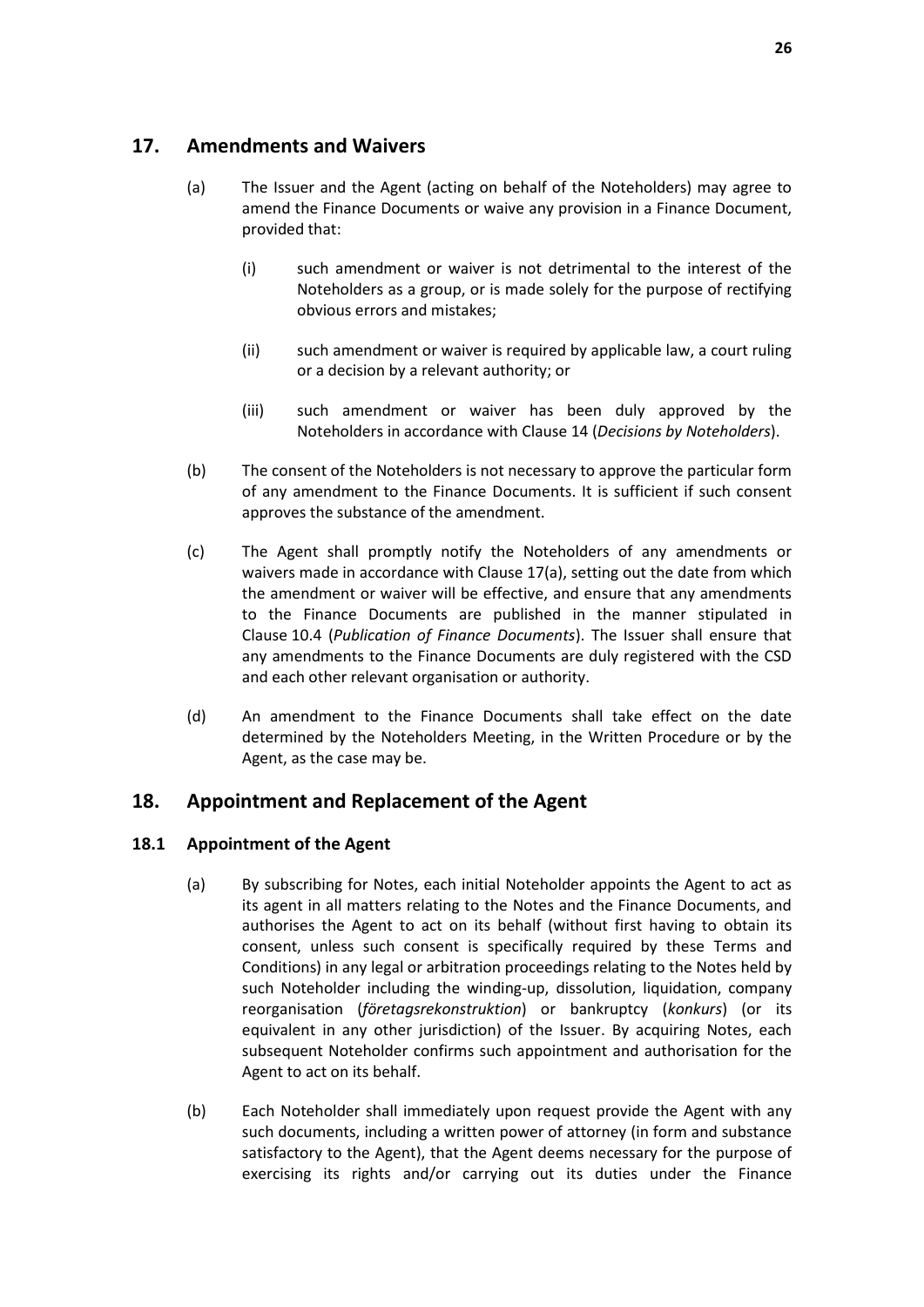Documents. The Agent is under no obligation to represent a Noteholder which does not comply with such request.

- (c) The Issuer shall promptly upon request provide the Agent with any relevant documents and other assistance (in form and substance satisfactory to the Agent, acting reasonably), that the Agent deems necessary for the purpose of exercising its rights and/or carrying out its duties under the Finance Documents.
- (d) The Agent is entitled to fees for its work and to be indemnified for costs, losses and liabilities on the terms set out in the Finance Documents and the Agency Agreement and the Agent's obligations as Agent under the Finance Documents are conditioned upon the due payment of such fees and indemnifications.
- (e) The Agent may act as agent or trustee for several issues of securities issued by or relating to the Issuer and other Group Companies notwithstanding potential conflicts of interest.

#### **18.2 Duties of the Agent**

- (a) The Agent shall represent the Noteholders in accordance with the Finance Documents. However, the Agent is not responsible for the execution or enforceability of the Finance Documents.
- (b) When acting in accordance with the Finance Documents, the Agent is always acting with binding effect on behalf of the Noteholders. The Agent shall act in the best interests of the Noteholders as a group and carry out its duties under the Finance Documents in a reasonable, proficient and professional manner, with reasonable care and skill.
- (c) The Agent is entitled to delegate its duties to other professional parties, but the Agent shall remain liable for the actions of such parties under the Finance Documents.
- (d) The Agent shall treat all Noteholders equally and, when acting pursuant to the Finance Documents, act with regard only to the interests of the Noteholders and shall not be required to have regard to the interests or to act upon or comply with any direction or request of any other person, other than as explicitly stated in the Finance Documents.
- <span id="page-28-0"></span>(e) The Agent is entitled to engage external experts when carrying out its duties under the Finance Documents. The Issuer shall on demand by the Agent pay all reasonably incurred costs for external experts engaged after the occurrence of an Event of Default, or for the purpose of investigating or considering (i) an event or circumstance which the Agent reasonably believes is or may lead to an Event of Default or (ii) a matter relating to the Issuer which the Agent reasonably believes may be detrimental to the interests of the Noteholders under the Finance Documents. Any compensation for damages or other recoveries received by the Agent from external experts engaged by it for the purpose of carrying out its duties under the Finance Documents shall be distributed in accordance with Clause [13](#page-21-0) (*[Distribution of Proceeds](#page-21-0)*).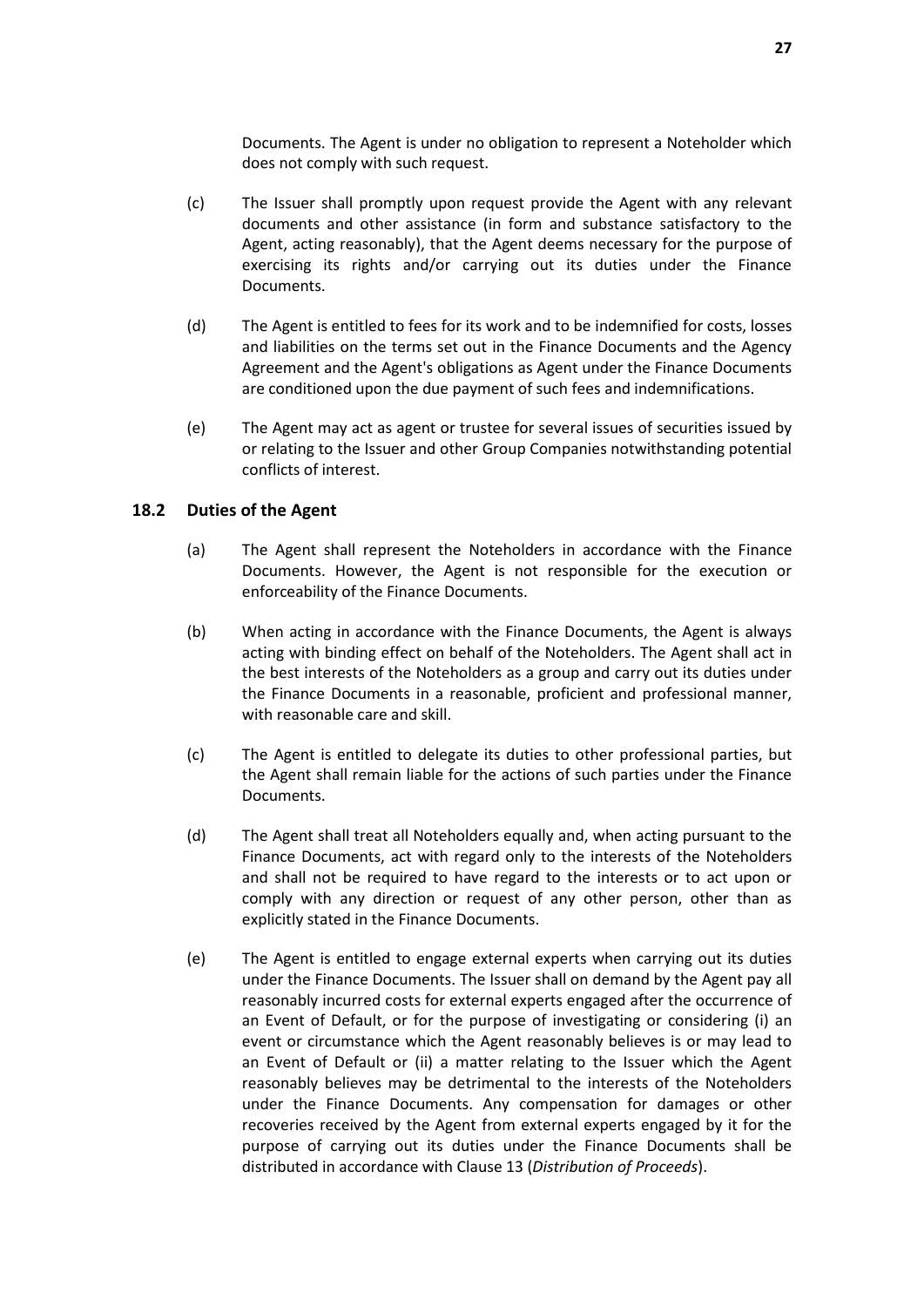- (f) The Agent shall, as applicable, enter into agreements with the CSD, and comply with such agreement and the CSD Regulations applicable to the Agent, as may be necessary in order for the Agent to carry out its duties under the Finance Documents.
- (g) Notwithstanding any other provision of the Finance Documents to the contrary, the Agent is not obliged to do or omit to do anything if it would or might in its reasonable opinion constitute a breach of any law or regulation.
- <span id="page-29-0"></span>(h) If in the Agent's reasonable opinion the cost, loss or liability which it may incur (including reasonable fees to the Agent) in complying with instructions of the Noteholders, or taking any action at its own initiative, will not be covered by the Issuer, the Agent may refrain from acting in accordance with such instructions, or taking such action, until it has received such funding or indemnities (or adequate Security has been provided therefore) as it may reasonably require.
- <span id="page-29-1"></span>(i) The Agent shall give a notice to the Noteholders (i) before it ceases to perform its obligations under the Finance Documents by reason of the non-payment by the Issuer of any fee or indemnity due to the Agent under the Finance Documents or the Agency Agreement or (ii) if it refrains from acting for any reason described in Clause [18.2\(h\).](#page-29-0)

### **18.3 Limited liability for the Agent**

- (a) The Agent will not be liable to the Noteholders for damage or loss caused by any action taken or omitted by it under or in connection with any Finance Document, unless directly caused by its negligence or wilful misconduct. The Agent shall never be responsible for indirect loss.
- (b) The Agent shall not be considered to have acted negligently if it has acted in accordance with advice from or opinions of reputable external experts engaged by the Agent or if the Agent has acted with reasonable care in a situation when the Agent considers that it is detrimental to the interests of the Noteholders to delay the action in order to first obtain instructions from the Noteholders.
- (c) The Agent shall not be liable for any delay (or any related consequences) in crediting an account with an amount required pursuant to the Finance Documents to be paid by the Agent to the Noteholders, provided that the Agent has taken all necessary steps as soon as reasonably practicable to comply with the regulations or operating procedures of any recognised clearing or settlement system used by the Agent for that purpose.
- (d) The Agent shall have no liability to the Noteholders for damage caused by the Agent acting in accordance with instructions of the Noteholders given in accordance with Clause [14](#page-22-0) (*[Decisions by Noteholders](#page-22-0)*) or a demand by Noteholders given pursuant to Clause [12\(a\).](#page-19-1)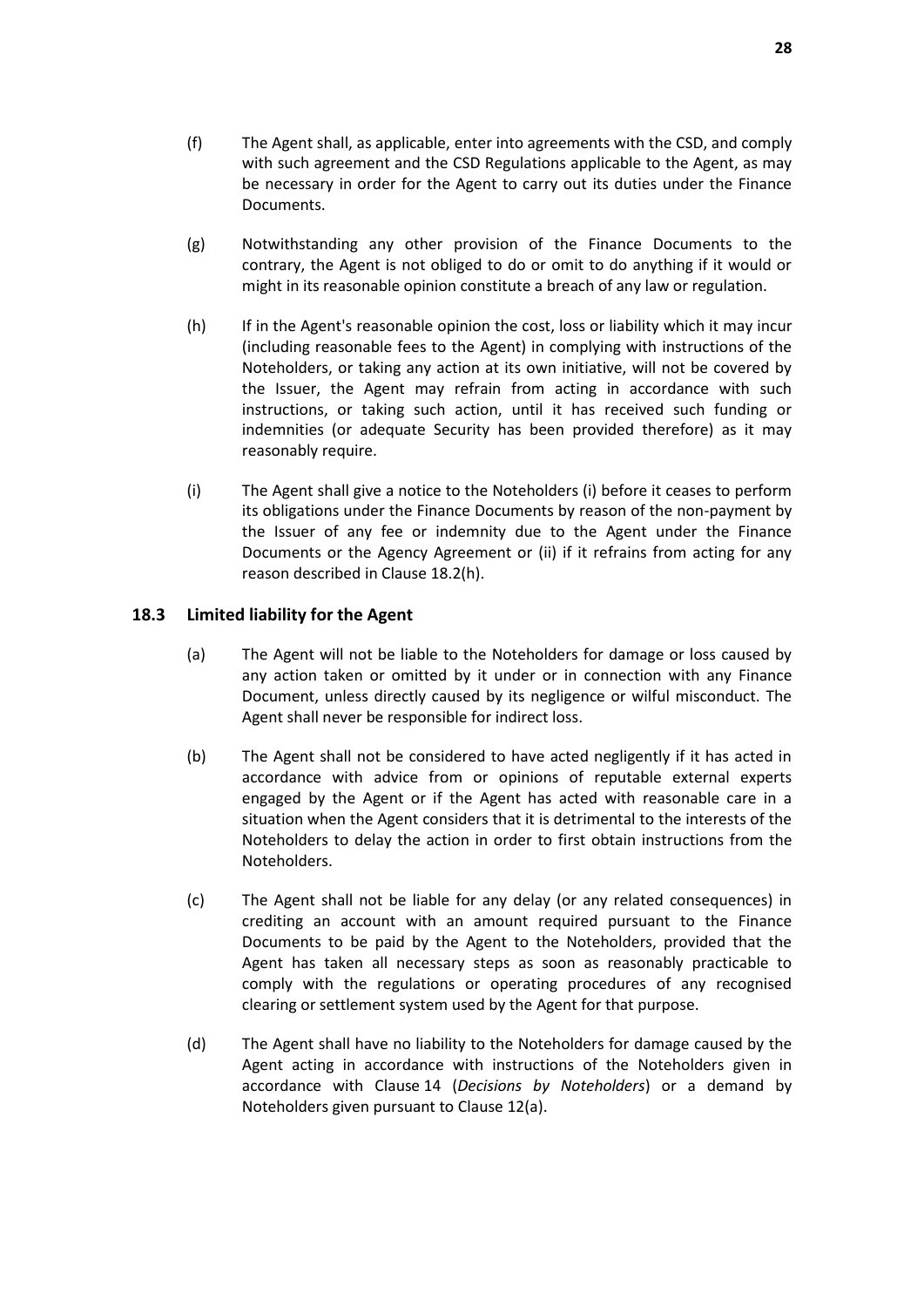(e) Any liability towards the Issuer which is incurred by the Agent in acting under, or in relation to, the Finance Documents shall not be subject to set-off against the obligations of the Issuer to the Noteholders under the Finance Documents.

### <span id="page-30-2"></span>**18.4 Replacement of the Agent**

- (a) Subject to Clause [18.4\(f\),](#page-30-1) the Agent may resign by giving notice to the Issuer and the Noteholders, in which case the Noteholders shall appoint a successor Agent at a Noteholders' Meeting convened by the retiring Agent or by way of Written Procedure initiated by the retiring Agent.
- (b) Subject to Clause [18.4\(f\),](#page-30-1) if the Agent is Insolvent, the Agent shall be deemed to resign as Agent and the Issuer shall within ten (10) Business Days appoint a successor Agent which shall be an independent financial institution or other reputable company which regularly acts as agent under debt issuances.
- <span id="page-30-0"></span>(c) A Noteholder (or Noteholders) representing at least ten (10) per cent. of the Adjusted Nominal Amount may, by notice to the Issuer (such notice may only be validly given by a person who is a Noteholder on the Business Day immediately following the day on which the notice is received by the Issuer and shall, if given by several Noteholders, be given by them jointly), require that a Noteholders' Meeting is held for the purpose of dismissing the Agent and appointing a new Agent. The Issuer may, at a Noteholders' Meeting convened by it or by way of Written Procedure initiated by it, propose to the Noteholders that the Agent be dismissed and a new Agent appointed.
- (d) If the Noteholders have not appointed a successor Agent within ninety (90) days after (i) the earlier of the notice of resignation was given or the resignation otherwise took place or (ii) the Agent was dismissed through a decision by the Noteholders, the Issuer shall appoint a successor Agent which shall be an independent financial institution or other reputable company which regularly acts as agent under debt issuances.
- (e) The retiring Agent shall, at its own cost, make available to the successor Agent such documents and records and provide such assistance as the successor Agent may reasonably request for the purposes of performing its functions as Agent under the Finance Documents.
- <span id="page-30-1"></span>(f) The Agent's resignation or dismissal shall only take effect upon the appointment of a successor Agent and acceptance by such successor Agent of such appointment and the execution of all necessary documentation to effectively substitute the retiring Agent.
- (g) Upon the appointment of a successor, the retiring Agent shall be discharged from any further obligation in respect of the Finance Documents but shall remain entitled to the benefit of the Finance Documents and remain liable under the Finance Documents in respect of any action which it took or failed to take whilst acting as Agent. Its successor, the Issuer and each of the Noteholders shall have the same rights and obligations amongst themselves under the Finance Documents as they would have had if such successor had been the original Agent.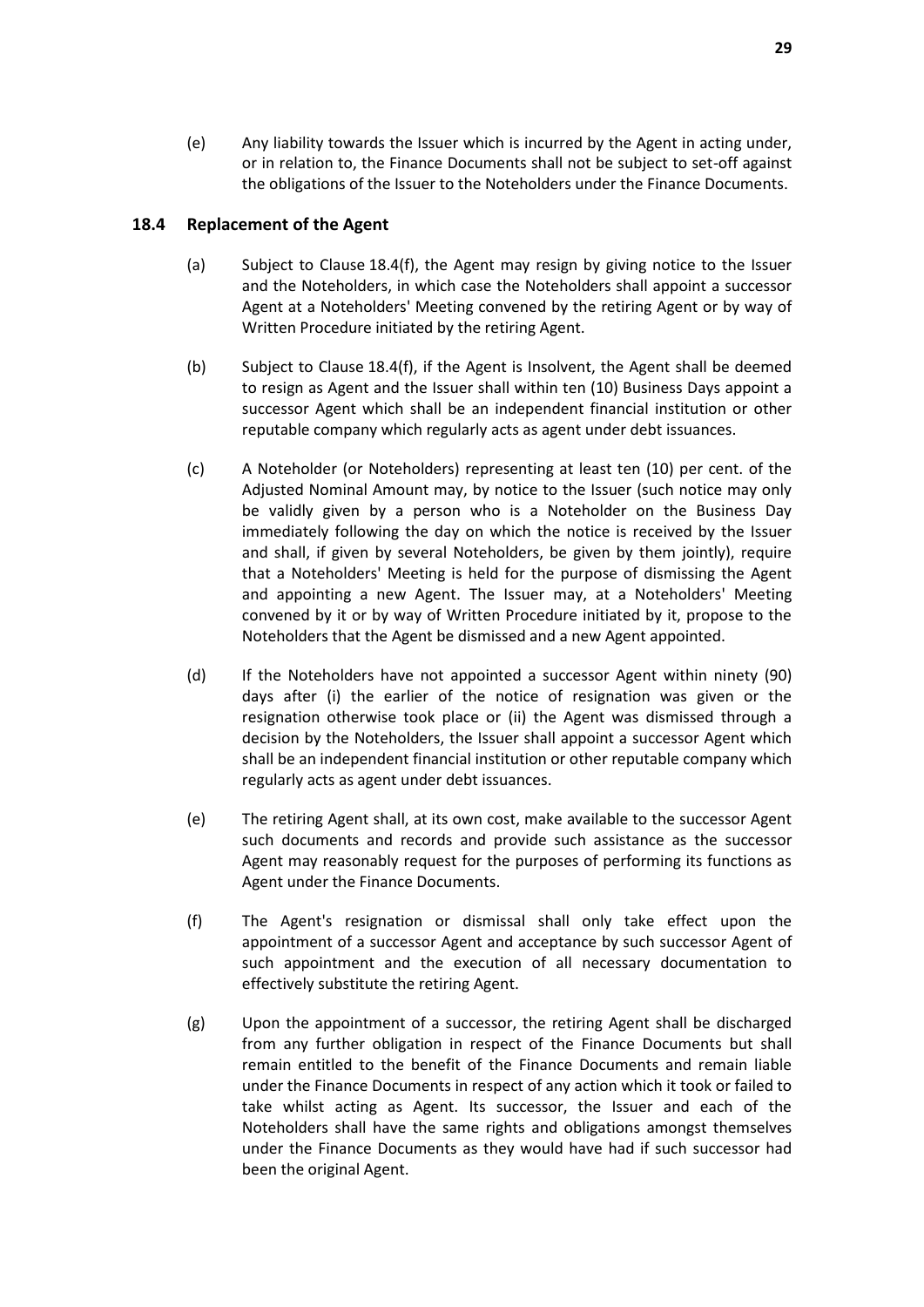(h) In the event that there is a change of the Agent in accordance with this Clause [18.4,](#page-30-2) the Issuer shall execute such documents and take such actions as the new Agent may reasonably require for the purpose of vesting in such new Agent the rights, powers and obligation of the Agent and releasing the retiring Agent from its further obligations under the Finance Documents and the Agency Agreement. Unless the Issuer and the new Agent agree otherwise, the new Agent shall be entitled to the same fees and the same indemnities as the retiring Agent.

# <span id="page-31-0"></span>**19. Appointment and Replacement of the Issuing Agent**

- (a) The Issuer appoints the Issuing Agent to manage certain specified tasks under these Terms and Conditions and in accordance with the legislation, rules and regulations applicable to and/or issued by the CSD and relating to the Notes.
- (b) The Issuing Agent may retire from its assignment or be dismissed by the Issuer, provided that the Issuer has approved that a commercial bank or securities institution approved by the CSD accedes as new Issuing Agent at the same time as the old Issuing Agent retires or is dismissed.

# <span id="page-31-1"></span>**20. Appointment and Replacement of the CSD**

- (a) The Issuer has appointed the CSD to manage certain tasks under these Terms and Conditions and in accordance with the CSD Regulations and the other regulations applicable to the Notes.
- (b) The CSD may retire from its assignment or be dismissed by the Issuer, provided that the Issuer has effectively appointed a replacement CSD that accedes as CSD at the same time as the old CSD retires or is dismissed and provided also that the replacement does not have a negative effect on any Noteholder or the listing of the Notes on the Regulated Market. The replacing CSD must be authorised to professionally conduct clearing operations pursuant to the Securities Markets Act (*lag (2007:528) om värdepappersmarknaden*) and be authorised as a central securities depository in accordance with the Financial Instruments Account Act (*lag (1998:1479) om kontoföring av finansiella instrument*).

# <span id="page-31-3"></span><span id="page-31-2"></span>**21. No Direct Actions by Noteholders**

- (a) A Noteholder may not take any steps whatsoever against any Group Company to enforce or recover any amount due or owing to it pursuant to the Finance Documents, or to initiate, support or procure the winding-up, dissolution, liquidation, company reorganisation (*företagsrekonstruktion*) or bankruptcy (*konkurs*) (or its equivalent in any other jurisdiction) of any Group Company in relation to any of the liabilities under the Finance Documents. Such steps may only be taken by the Agent.
- (b) Clause [21\(a\)](#page-31-3) shall not apply if the Agent has been instructed by the Noteholders in accordance with the Finance Documents to take certain actions but fails for any reason to take, or is unable to take (for any reason other than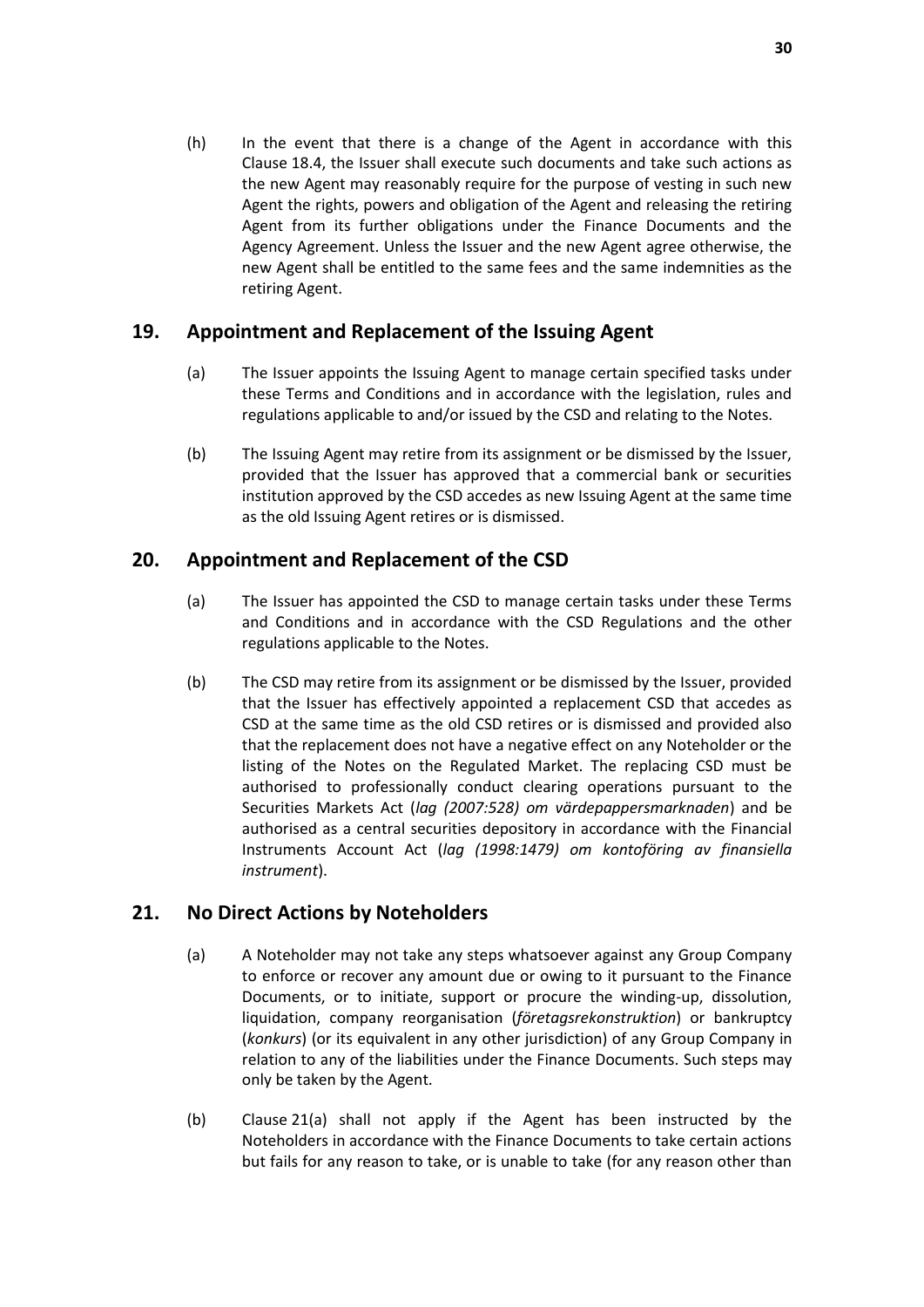a failure by a Noteholder to provide documents in accordance with Clause [18.1\(b\)\)](#page-27-5), such actions within a reasonable period of time and such failure or inability is continuing. However, if the failure to take certain actions is caused by the non-payment of any fee or indemnity due to the Agent under the Finance Documents or the Agency Agreement or by any reason described in Clause [18.2\(h\),](#page-29-0) such failure must continue for at least forty (40) Business Days after notice pursuant to Clause [18.2\(i\)](#page-29-1) before a Noteholder may take any action referred to in Clause [21\(a\).](#page-31-3)

(c) The provisions of Clause [21\(a\)](#page-31-3) shall not in any way limit an individual Noteholder's right to claim and enforce payments which are due to it under Clause [9.4](#page-13-0) or other payments which are due by the Issuer to some but not all Noteholders.

# <span id="page-32-0"></span>**22. Prescription**

- (a) The right to receive repayment of the principal of the Notes shall be prescribed and become void ten (10) years from the Redemption Date. The right to receive payment of interest (excluding any capitalised interest) shall be prescribed and become void three (3) years from the relevant due date for payment. The Issuer is entitled to any funds set aside for payments in respect of which the Noteholders' right to receive payment has been prescribed and has become void.
- (b) If a limitation period is duly interrupted in accordance with the Swedish Act on Limitations (*preskriptionslag (1981:130)*), a new limitation period of ten (10) years with respect to the right to receive repayment of the principal of the Notes, and of three (3) years with respect to receive payment of Interest (excluding capitalised Interest) will commence, in both cases calculated from the date of interruption of the limitation period, as such date is determined pursuant to the provisions of the Swedish Act on Limitations.

# <span id="page-32-1"></span>**23. Notices and Press Releases**

#### <span id="page-32-2"></span>**23.1 Notices**

- (a) Any notice or other communication to be made under or in connection with the Finance Documents:
	- (i) if to the Agent, shall be given at the address registered with the Swedish Companies Registration Office on the Business Day prior to dispatch or, if sent by email by the Issuer, to the email address notified by the Agent to the Issuer from time to time;
	- (ii) if to the Issuer, shall be given at the address specified on the website www.sasgroup.net on the Business Day prior to dispatch or, if seny by email by the Agent, to the email address notified by the Issuer to the Agent from time to time; and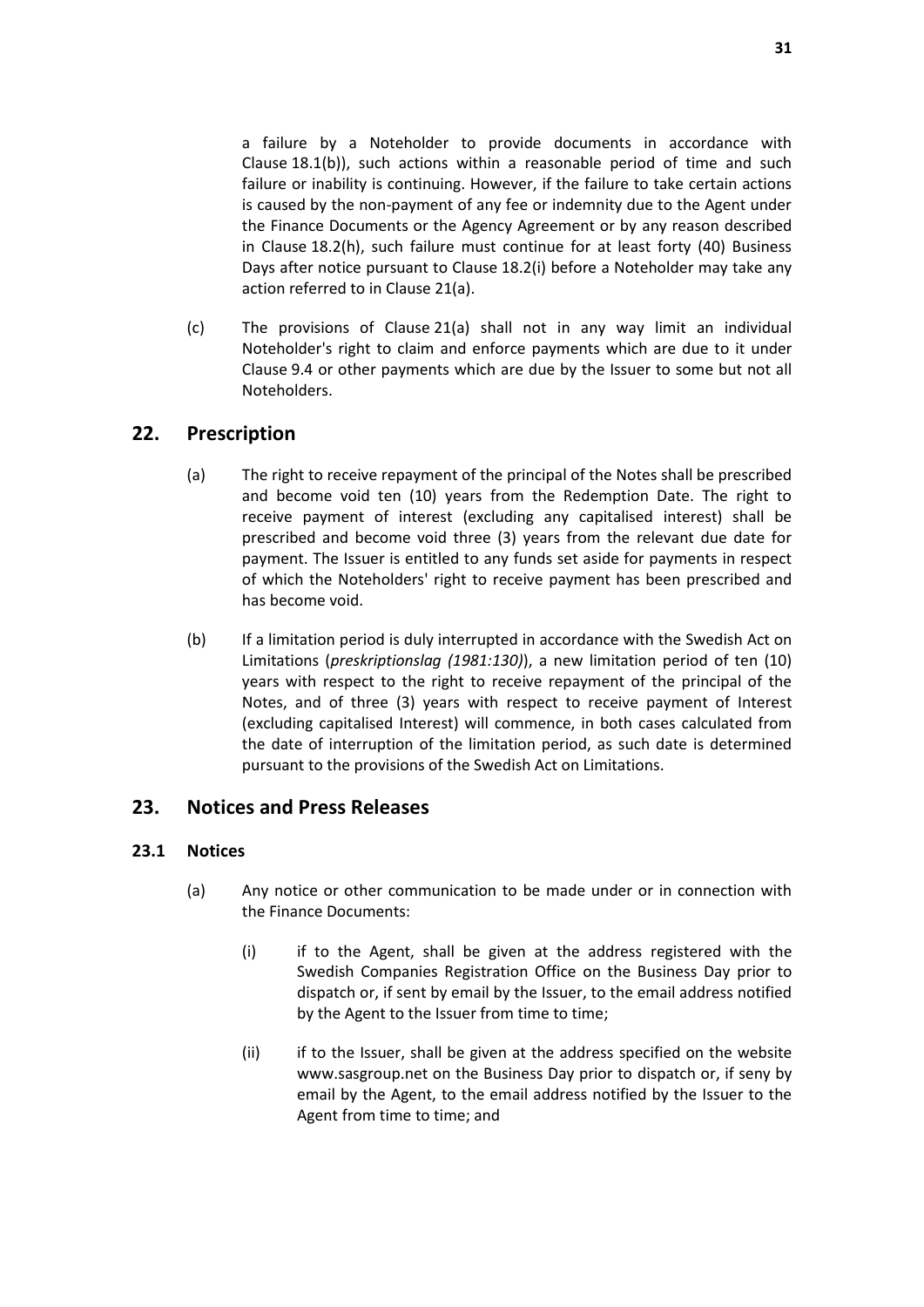- (iii) if to the Noteholders, shall be given at their addresses as registered with the CSD, on the date such person shall be a Noteholder in order to receive the communication, and by either courier delivery or letter for all Noteholders. A Notice to the Noteholders shall also be published on the websites of the Group and the Agent.
- (b) Any notice or other communication made by one person to another under or in connection with the Finance Documents shall be sent by way of courier, personal delivery or letter or, if between the Issuer and the Agent, by email and will only be effective, in case of courier or personal delivery, when it has been left at the address specified in Clause [23.1\(a\)](#page-32-2) or, in case of letter, three (3) Business Days after being deposited postage prepaid in an envelope addressed to the address specified in Clause [23.1\(a\),](#page-32-2) or in the case of email, when received in readable form by the email recipient.
- (c) Any notice pursuant to the Finance Documents shall be in English.
- (d) Failure to send a notice or other communication to a Noteholder or any defect in it shall not affect its sufficiency with respect to other Noteholders.

#### <span id="page-33-2"></span>**23.2 Press releases**

- (a) Any notice that the Issuer or the Agent shall send to the Noteholders pursuant to Clauses [9.3](#page-12-3) (*Voluntary total redemption (Call option)*), [9.4](#page-13-0) (*Early redemption due to illegality (call option)*), [10.1\(b\),](#page-15-1) [12\(c\),](#page-19-0) [14\(q\),](#page-25-3) [15\(a\),](#page-25-2) [16\(a\)](#page-26-1) and [17\(c\)](#page-27-6) shall also be published by way of press release by the Issuer or the Agent, as applicable.
- (b) In addition to Clause [23.2\(a\),](#page-33-2) if any information relating to the Notes or the Group contained in a notice the Agent may send to the Noteholders under these Terms and Conditions has not already been made public by way of a press release, the Agent shall before it sends such information to the Noteholders give the Issuer the opportunity to issue a press release containing such information. If the Issuer does not promptly issue a press release and the Agent considers it necessary to issue a press release containing such information before it can lawfully send a notice containing such information to the Noteholders, the Agent shall be entitled to issue such press release.

# <span id="page-33-1"></span><span id="page-33-0"></span>**24. Force Majeure and Limitation of Liability**

- (a) Neither the Agent nor the Issuing Agent shall be held responsible for any damage arising out of any legal enactment, or any measure taken by a public authority, or war, strike, lockout, boycott, blockade, natural disaster, insurrection, civil commotion, terrorism or any other similar circumstance (a "**Force Majeure Event**"). The reservation in respect of strikes, lockouts, boycotts and blockades applies even if the Agent or the Issuing Agent itself takes such measures, or is subject to such measures.
- (b) The Issuing Agent shall have no liability to the Noteholders if it has observed reasonable care. The Issuing Agent shall never be responsible for indirect damage with exception of gross negligence and wilful misconduct.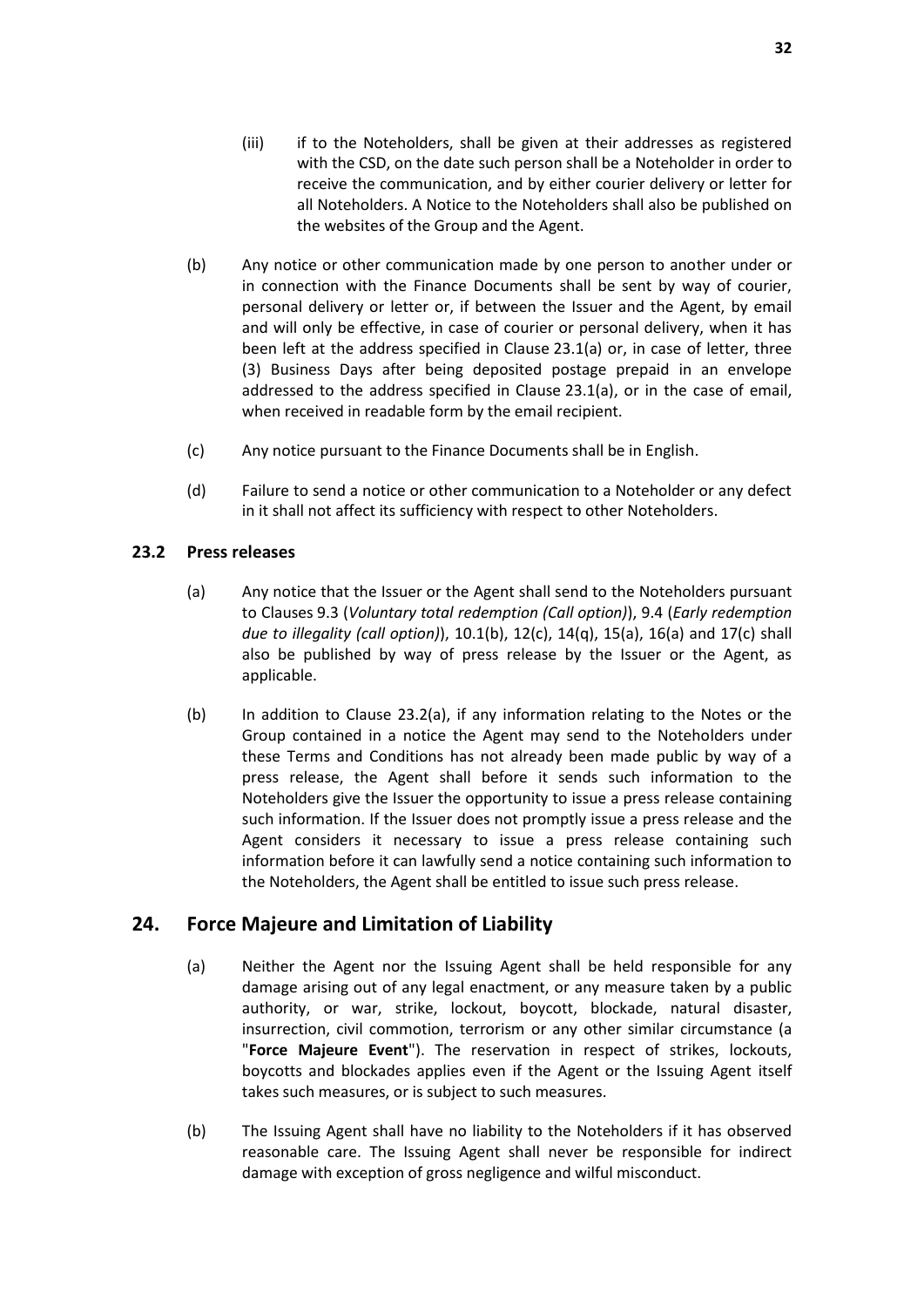- (c) Should a Force Majeure Event arise which prevents the Agent or the Issuing Agent from taking any action required to comply with these Terms and Conditions, such action may be postponed until the obstacle has been removed.
- (d) The provisions in this Clause [24](#page-33-0) apply unless they are inconsistent with the provisions of the Financial Instruments Accounts Act which provisions shall take precedence.

# <span id="page-34-0"></span>**25. Governing Law and Jurisdiction**

- (a) These Terms and Conditions, and any non-contractual obligations arising out of or in connection therewith, shall be governed by and construed in accordance with the laws of Sweden.
- (b) The Issuer submits to the non-exclusive jurisdiction of the City Court of Stockholm (*Stockholms tingsrätt*).